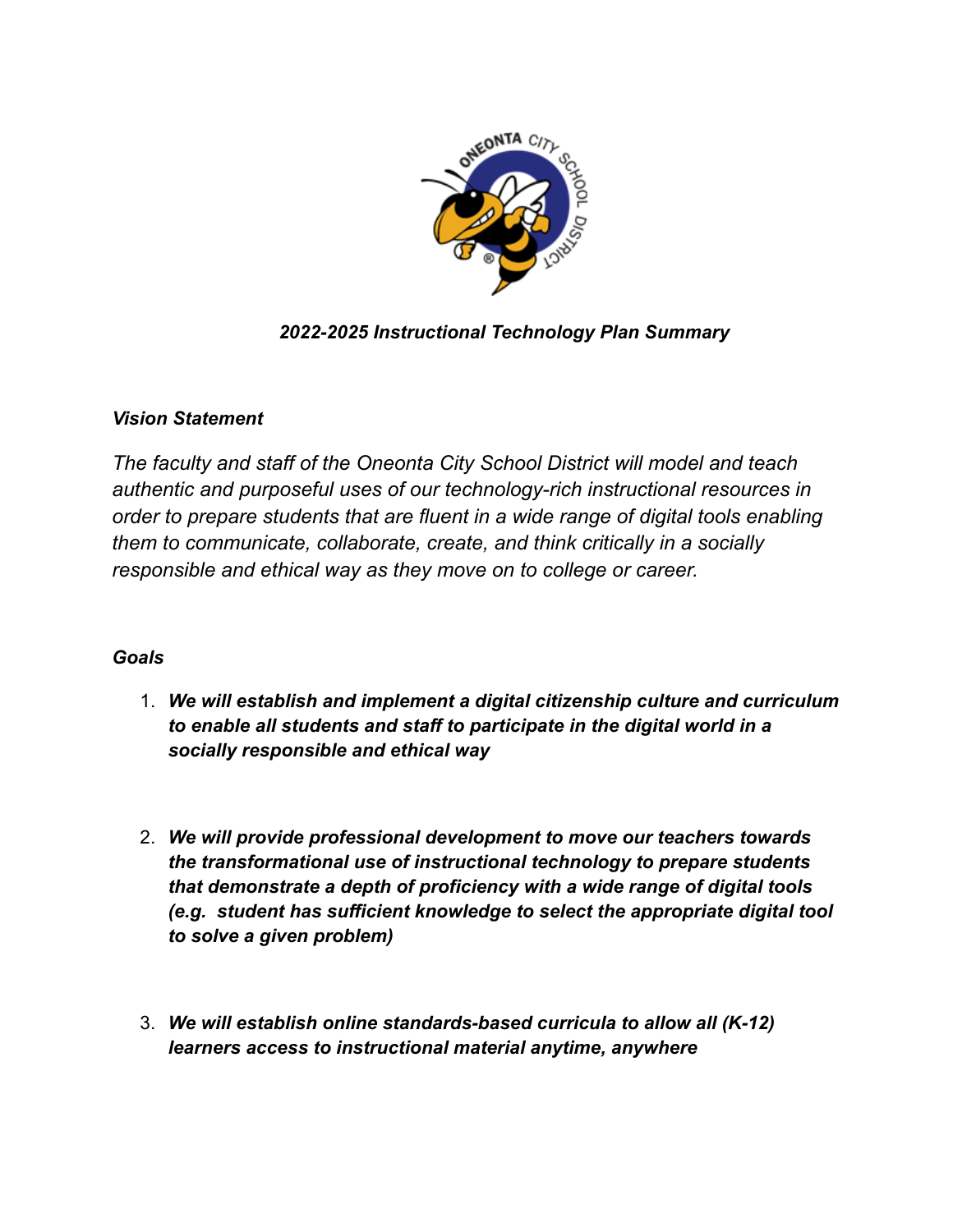### I. District LEA Information

Page Last Modified: 10/13/2021

- **1. What is the name of the district administrator responsible for entering the Instructional Technology Plan data?** Bonnie Nobiling
- **2. What is the title of the district administrator responsible for entering the Instructional Technology Plan data?** Director of Technology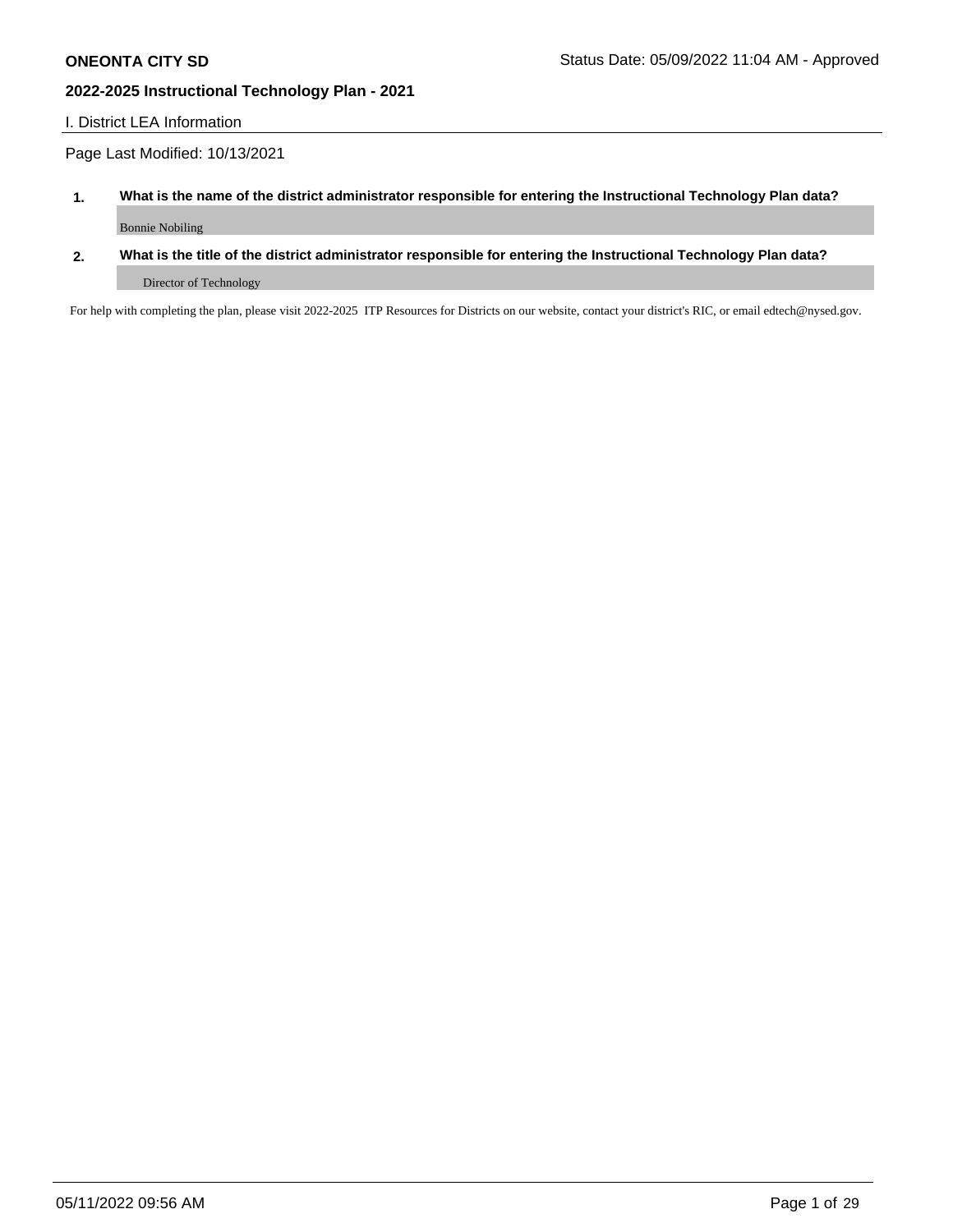### II. Strategic Technology Planning

Page Last Modified: 05/02/2022

#### **1. What is the overall district mission?**

Our mission is to empower students with the knowledge, skills, and values to become productive participants in a changing world. A caring staff will encourage students to accept personal responsibility, undertake civic participation, prepare for future careers, and develop a life-long love of learning.

#### **2. What is the vision statement that guides instructional technology use in the district?**

The faculty and staff of the Oneonta City School District will model and teach authentic and purposeful uses of our technology-rich instructional resources in order to prepare students that are fluent in a wide range of digital tools enabling them to communicate, collaborate, create, and think critically in a socially responsible and ethical way as they move on to college or career.

### **3. Summarize the planning process used to develop answers to the Instructional Technology Plan questions and/or your district comprehensive Instructional Technology Plan. Please include the stakeholder groups participating and the outcomes of the instructional technology plan development meetings.**

The District formed an Instructional Technology Plan Steering Committee consisting of Board Members (2), Parents (3), Special Education teachers (2), General Education teachers (3), Library Media Specialists (4), Administrators (6) and IT Services members (2).

This group met a total of four times between December 20, 2021 and May 1, 2022. Each meeting addressed a separate section of the plan, allowing for sufficient break-out time to discuss options and provide feedback.

*Meeting 1: 12/20/21: Vision Statement brainstorming and development*

*Meeting 2: 1/10/22: Discussion and brainstorming regarding Professional Development plan*

*Meeting 3: 2/28/22: Workshop to determine Goal Attainment and to develop new goals*

*Meeting 4: 4/28/22: Discussion and feedback regarding new goals and their implementation*

*In order to obtain student input, we held four separate student focus group sessions, consisting of students in grades 6 through 12. Each of these focus groups centered on the below three questions:*

1. What do you like about the technology you use for school (e.g. your Chromebook, Google Docs, Google Slides, Schoology, GimKit, IXL, FlipGrid, etc).? Why?

2. What do you NOT like about the technology you use for school? Why?

3. What technology (apps, software, devices) do you wish were being used in school? Why?

These focus group provided important insights into the gap between our perceived progress regarding instructional technology and the students' realized experience regarding use of instructional technology.

### **4. How does the district's Instructional Technology Plan build upon, continue the work of, and improve upon the previous three-year plan?**

Reflecting upon our previous three-year plan, we determined that we have two goals that need continued work and one goal that was completed. The goal we completed, which was also connected to our Smart Schools Investment Plan, was the full-implementation of a ubiquitous wireless network infrastructure. The other two goals relating to digital citizenship and instructional technology proficiency lost ground as a result of the COVID pandemic. Those two goals remain extremely important and are written into this new plan.

Through our meetings, we discovered an interesting irony, in that the district was making great strides towards meeting our previous Instructional Technology Plan goals until the COVID pandemic hit. Because we had made these strides, our instructional staff moved to remote and hybrid instruction in a fairly knowledgeable and effective manner. On the flip side, as we returned to in-person instruction, we have seen a pull-back from instructional technology use. We are concerned that this pull-back is to the detriment of our students and therefore these areas need additional work. We made two major changes in our Steering Committee makeup this round. We added student focus groups in order to gain meaningful feedback from our students. In our last round, we had a student on the committee, but noted how difficult it is for a single student to represent the entire student body and how challenging it is for a student to participate on a committee of adults. The student focus groups were especially useful in alerting us to the change in/reduction of instructional technology use as we returned to in-person instruction.

This round we also made a conscientious effort to include special education representation with regard to professional staff and to parents of students with IEPs. Having the special education representation present helped to broaden our goals and professional development plans to ensure they were both inclusive and accessible for all students.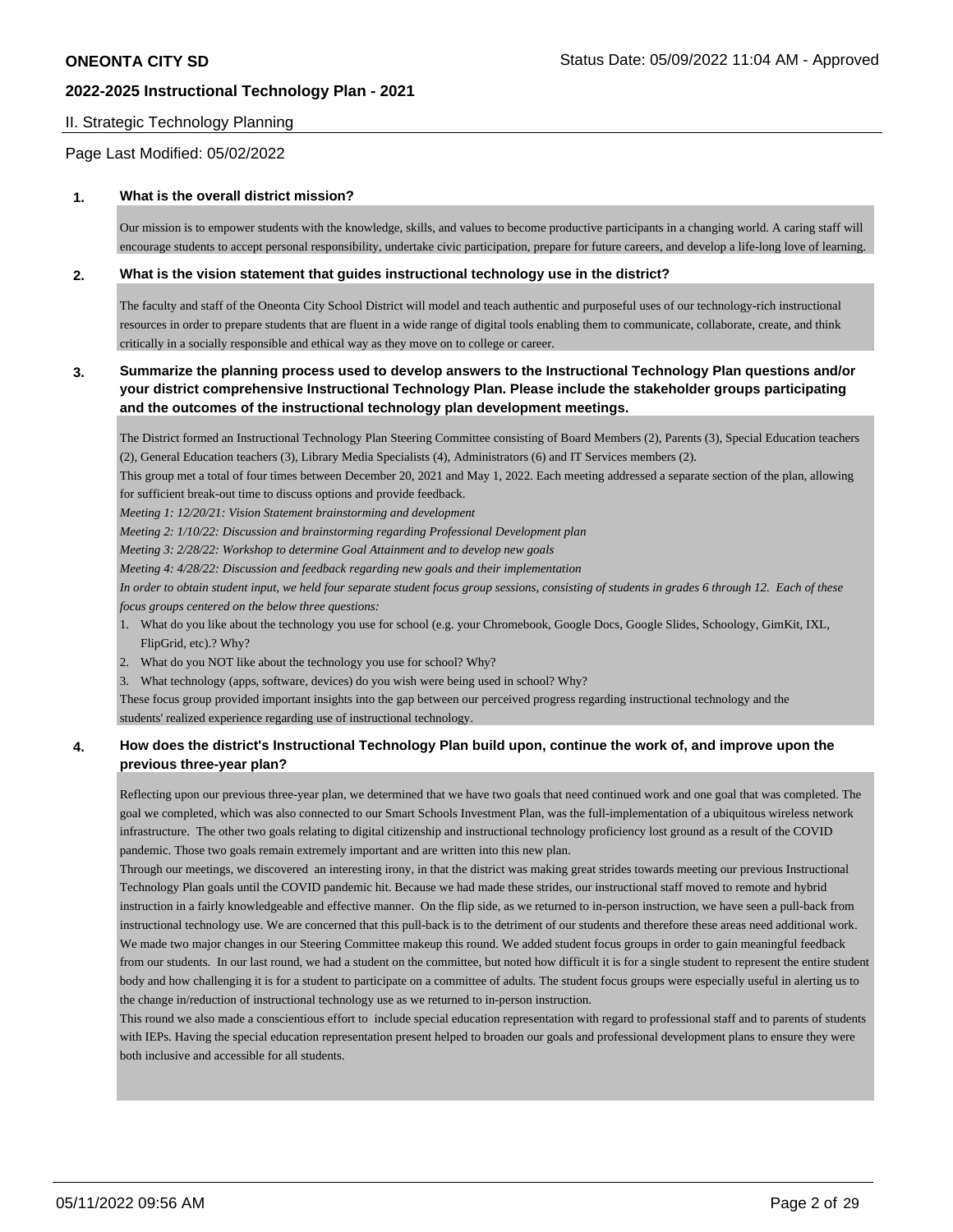### II. Strategic Technology Planning

Page Last Modified: 05/02/2022

#### **5. How does the district Instructional Technology Plan reflect experiences during the COVID pandemic?**

*Goal 1 (We* will establish and implement a digital citizenship culture and curriculum), a goal we are continuing from our previous Plan, evolved directly from our experiences post-remote instruction. Upon returning to in-person instruction, our administrators have been addressing many disciplinary issues related to student use of social media and online activity, leading to inappropriate face-to-face interactions. We can now see that any progress we made in this area prior to 2019 has stalled. Accordingly, our employees need encouragement and resources to help address this issue. We feel a district-wide initiative, utilizing the appropriate content in the new Computer Science and Digital Fluency Standards, will be the optimal solution.

*Goal 2 (*We will provide professional development that moves our teachers towards the transformational use of instructional technology) evolved from our realization that our teachers did an excellent job turning to online instruction during COVID, however they did this mostly at the simplest level, using technology as a substitute for textbooks, without fully realizing the impact technology can have on instruction. This is evident in that rather than continuing with the COVID-related adoption of instructional tech, many teachers reverted back to pre-COVID analog instruction. The teachers that have continued with technology integration are generally those that know how to implement technology to modify or transform instruction. Our goal is to bring an increasing number of our teaching staff to that same level.

*Goal 3* (We will put in place district-wide on-line (digital) standards-based curricula) specifically evolved out of our COVID experience. During COVID, we wisely moved to a single Learning Management System (LMS) K-12 for continuity for families, staff and students. At the same time, we added many new online instructional tools with minimal advanced vetting. The LMS we chose during COVID was not necessarily the ideal solution for K-3. Additionally, teachers that were not already in the habit of using the LMS prior to COVID, were the first to stop using it once we returned to in-school instruction. Furthermore, we are not effectively integrating all of the additional tools in which we invested during COVID. Over the next three years, we will make a conscientious effort to streamline and improve our online curricula such that all students and families can access their materials "any time, any where".

**6. Is your district currently fully 1:1?** 

Yes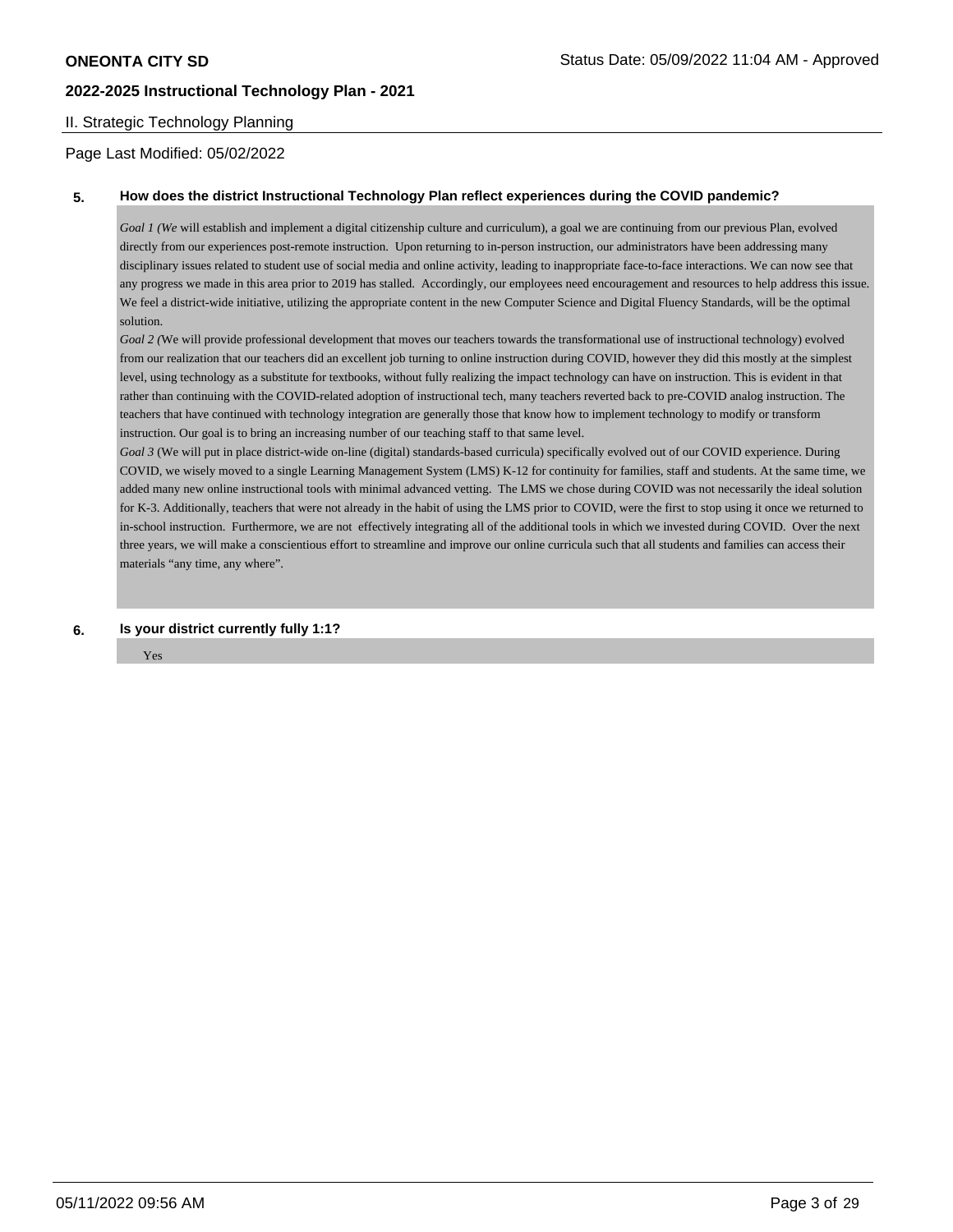#### II. Strategic Technology Planning

Page Last Modified: 05/02/2022

### **7. Please describe the professional development plan for building the capacity of educators and administrators in the attainment of the instructional technology vision as stated in response to question 2.**

During the winter of 2022, our staff completed an Instructional Goals Survey. This survey, which will be administered each winter, provides important information about our instructional staff's perception of where they are, versus where they want to be, with regards to the New York State (2011) Teaching Standards and to the use of and comfort with instructional technology. We will use this annual survey to assess the effectiveness of our plan by looking for teacher growth. We will also use the survey results to inform the next year's professional development plan.. Oneonta City School District has an overall goal to further enhance student academic, social and emotional outcomes by:

- Strategy A: increasing communication and collaboration across the district;
- Strategy B: providing ongoing professional development to staff for successful and sustainable implementation of new initiatives; and
- Strategy C: establishing equal and consistent educational programming across the district.

Our technology professional development plan is three-fold.

- 1. Revive our "Model Teachers" in-house workshop series
- This series proved to be very successful prior to the COVID pandemic. We plan to revive it with a specific focus on the goals in this instructional technology plan. The series involves 3-5 full-day course release workshops per year led by district tech coaches. Each year, 20-25 teachers request to participate in the program. During each workshop day, the participants are exposed to new tools, and have sufficient time to experiment, play and prepare for trying it out upon return to the classroom
- This series addresses all three of the above strategies in that:
- teachers from across the district are communicating and collaborating each time they come together for a Model Teachers session
- Teachers are receiving professional development that can build on skills learned in previous sessions and focus on district goals, and
- As a result of teachers working together, we make gains towards the attainment of equal and consistent technology integrations being implemented.
- 2. Implement a collection of instructional "take what you need, share if you can" best-practice resources, which will address above strategies A and C. These resources will be shared out:
- During monthly faculty meetings
- As a part of weekly Curriculum and Instruction newsletters
- During grade-level and department meetings
- During curriculum writing sessions
- 3. Offer professional development specifically targeted towards instructional technology areas in which our staff identified needs, which will address above strategies B and C. These professional development opportunities will include:
- Our annual "Destination Oneonta Ed Tech" fall superintendent's conference day
- Release time to work with BOCES staff developers
- Summer "power up" workshops
- BOCES, regional and state-wide instructional technology conference/workshop offerings
- Consideration of adding a full-time Technology Integration Staff Development position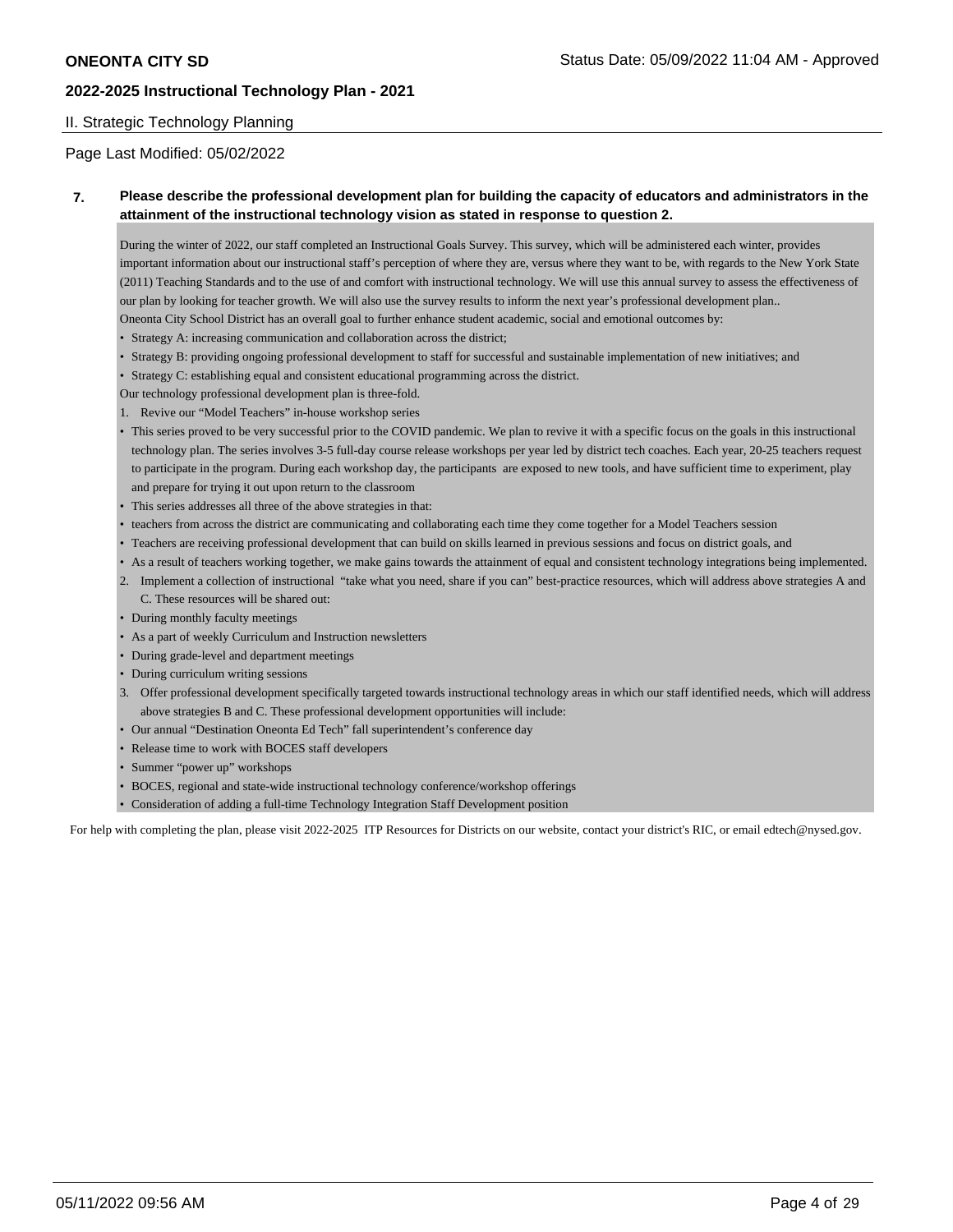#### III. Goal Attainment

#### Page Last Modified: 04/29/2022

Overview: In this new section, the District is asked to outline the extent to which they have achieved, at the local level, goals put forth in the 2010 Statewide Learning Technology Plan.

**1. Digital Content – The District uses standards-based, accessible digital content that supports all curricula for all learners.** 

**The district has met this goal:** 

Moderately

**2. Digital Use – The District's learners, teachers, and administrators are proficient in the use of technology for learning.**

**The district has met this goal:** 

Moderately

**3. Digital Capacity and Access – The District's technology infrastructure supports learning and teaching in all of the District's environments.** 

**The district has met this goal:** 

Fully

**4. Leadership – The District Instructional Technology Plan is in alignment with the Statewide Learning Technology Plan vision.** 

**The district has met this goal:** 

Significantly

**5. Accountability – District-level information is posted on the District website, is easy to access, and is easily understood. Information provided includes the results achieved by the District in their efforts to enable students to build knowledge, master skills, and grasp opportunities for a better life. The district has met this goal:** 

Moderately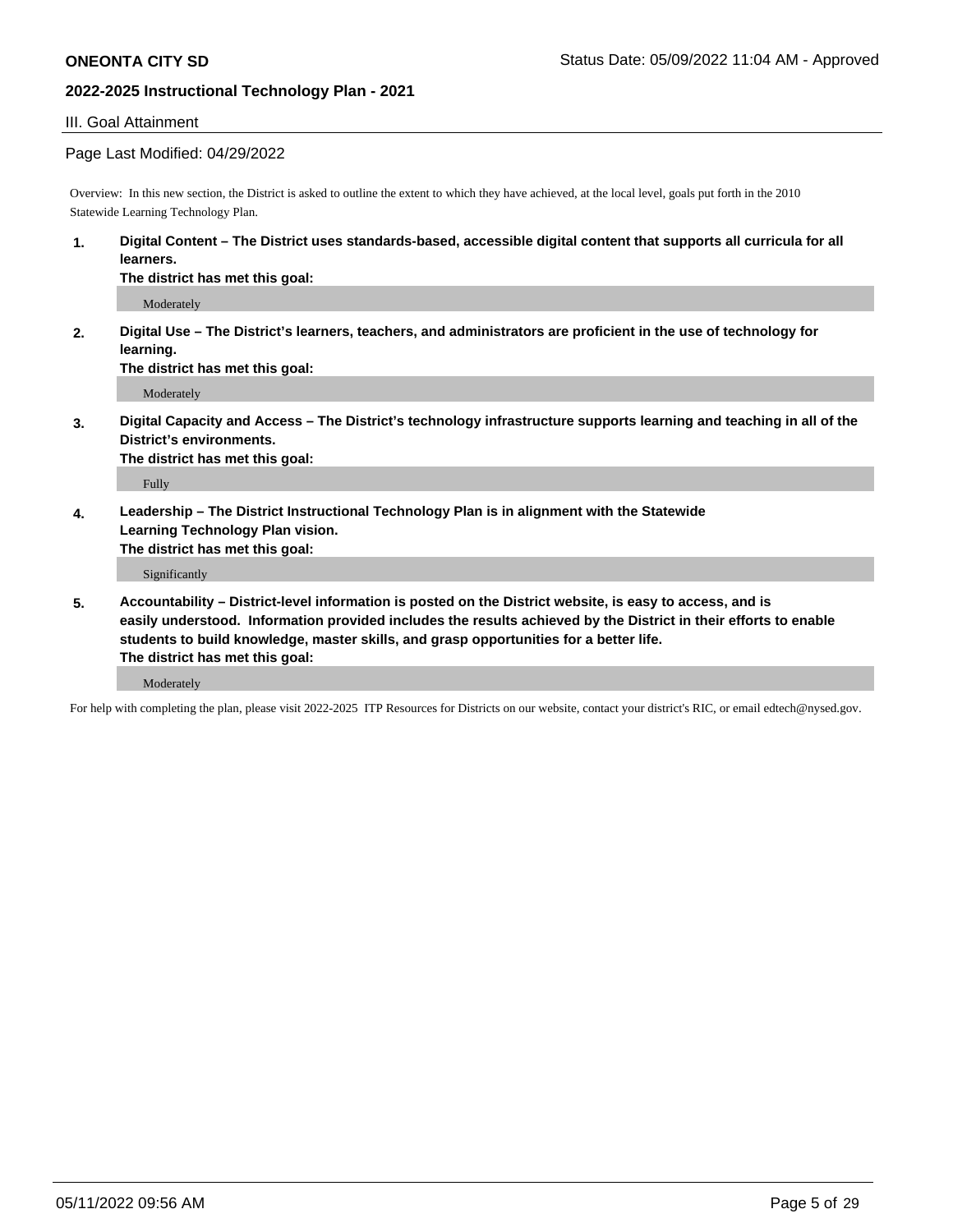#### IV. Action Plan - Goal 1

### Page Last Modified: 05/03/2022

#### **1. Enter Goal 1 below:**

We will establish and implement a digital citizenship culture and curriculum in order to enable all students and staff to participate in the digital world in a socially responsible and ethical way.

#### **2. Select the NYSED goal that best aligns with this district goal.**

Provide access to relevant and rigorous professional development to ensure educators and leaders are proficient in the integration of learning technologies

#### **3. Target Student Population(s). Check all that apply.**

- All students
- $\Box$  Early Learning (Pre-K -3)
- $\square$  Elementary/intermediate
- $\hfill \square$  Middle School
- $\Box$  High School
- $\square$  Students with Disabilities
- English Language Learners
- $\square$  Students who are migratory or seasonal farmworkers, or children of such workers
- $\square$  Students experiencing homelessness and/or housing insecurity
- $\Box$  Economically disadvantaged students
- $\Box$  Students between the ages of 18-21
- $\square$  Students who are targeted for dropout prevention or credit recovery programs
- $\square$  Students who do not have adequate access to computing devices and/or high-speed internet at their places of residence
- $\square$  Students who do not have internet access at their place of residence
- $\square$  Students in foster care
- $\square$  Students in juvenile justice system settings
- $\square$  Vulnerable populations/vulnerable students
- $\Box$  Other (please identify in Question 3a, below)

#### **4. Additional Target Population(s). Check all that apply.**

- Teachers/Teacher Aides
- **Administrators**
- Parents/Guardians/Families/School Community
- □ Technology Integration Specialists
- $\square$  Other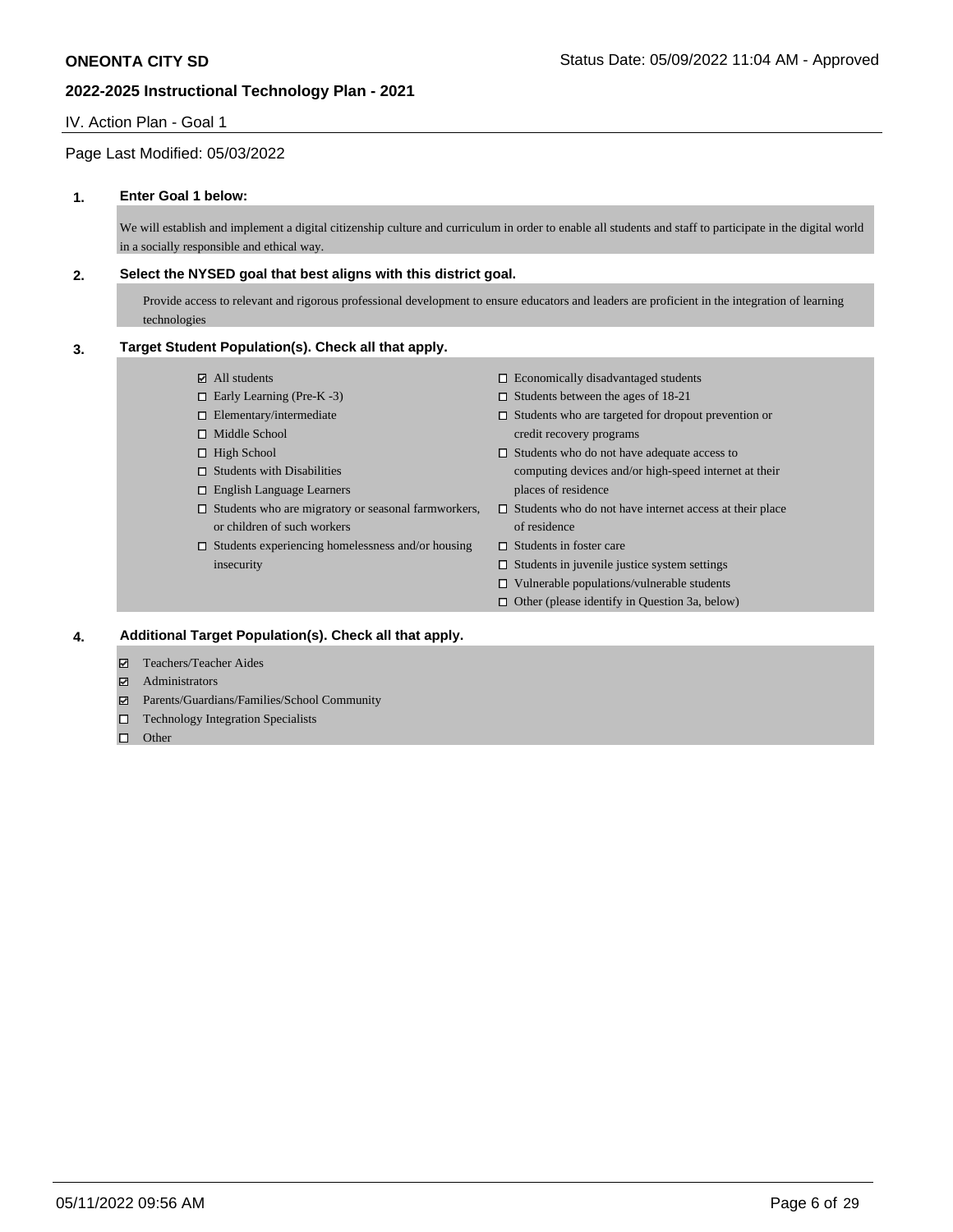#### IV. Action Plan - Goal 1

### Page Last Modified: 05/03/2022

**5. How will this instructional technology goal be measured and evaluated during and after implementation? Be sure to include any tools and/or metrics that are part of this evaluation process. Examples might be formative data, local, state, and/or national LEA benchmarks, metrics from instructional software, other technology evaluation programs, etc.** 

We will provide instructional staff with digital citizenship professional development and resources to both enhance their knowledge and enable digital citizenship instruction across all curriculum.

Some of the places we foresee professional development and/or culture-building taking place include:

- Annual cybersecurity self-paced instruction for all employees
- Use of Sophos PhishThreat online anti-phishing/anti-spam tool to train employees via email campaigns with accompanying online feedback and training
- Include digital citizenship content and exposure via faculty meetings, weekly newsletters, and district invitations to try, apply and share.
- Incorporate into faculty meetings, by principal modeling and providing opportunities to share best practices.
- Incorporate into school counseling discussions around our students' emotional well-being, which can be heavily influenced by the Internet and social media
- Include digital citizenship strand in our annual fall DO EdTech superintendent's conference day.
- Via ongoing capacity-building and initial implementation of the New York State Computer Science and Digital Fluency standards.
- During grade-level and department meetings
- During curriculum writing
- We will know if we are making strides towards achieving this goal by:
- Increasing the number of employees successfully completing the online annual cybersecurity self-paced training
- Reduced number of staff being "caught" by district anti-phishing/anti-spam campaigns
- Teachers self-reporting increased comfort level with providing this instruction via the annual Instructional Goals Survey
- Increasing number of teachers addressing this area per the new Computer Science & Digital Fluency Standards as observed by Principals
- Increasing number of teachers sharing out their successes via faculty, grade-level and departmental meetings, as reported by Principals
- Reducing the quantity of student discipline issues related to inappropriate uses of technology, social media and the like, as collected in the student information system.
- Reducing the quantity of social emotional health issues related to Internet trolling and social media as reported by the school counselors and psychologists.

The Director of IT Services will join monthly Principal meetings to focus just on this topic. During this meeting, data from the online training systems (both the Cybersecurity self-paced module and the Sophos PhishThreat campaigns) will be shared and evaluated. Principals will share their data from teacher observations both in classroom and during meeting share-outs. The results of the Instructional Goals survey will be discussed. Discipline data from our student information system will be evaluated with specific focus on cyber-related behavior issues. The Director of Curriculum and Instruction will report out progress with regards to curriculum writing and the inclusion of the new Computer Science and Digital Fluency standards that specifically address digital citizenship.

The Directors of Special Education and Curriculum & Instruction meet monthly with the School Counseling team. These meetings will include digital citizenship as a regular agenda item. By adding this to the agenda, our school counselors will gain a better understanding of the issues and can reinforce positive digital citizenship behaviors when working with students. As staff and students become better digital citizens, we would hope to see an improvement in the student's emotional well-being, via updates from school counselors and psychologists.

**6. List the action steps that correspond to Goal #1 from your answer to Question 1, above. All cells in the table must be populated. If you have less than four action steps for this goal, you must enter N/A into columns two, three, four, five, and seven, and choose June 30, 2021 in the date column for all unneeded rows in the table.** 

|               | <b>Action Step</b> | Action Step -<br>Description                                                      | Responsible<br>Stakeholder:                | 'Other' Responsible<br>Stakeholder | ted<br>date of<br>complet<br>ion | Anticipa Anticipated Cost |
|---------------|--------------------|-----------------------------------------------------------------------------------|--------------------------------------------|------------------------------------|----------------------------------|---------------------------|
| Action Step 1 | Evaluation         | Audit existing<br>curriculum and<br>instructional practices<br>and identify needs | Curriculum<br>and<br>Instruction<br>Leader | Director of Technology             | 06/30/20<br>$\overline{023}$     |                           |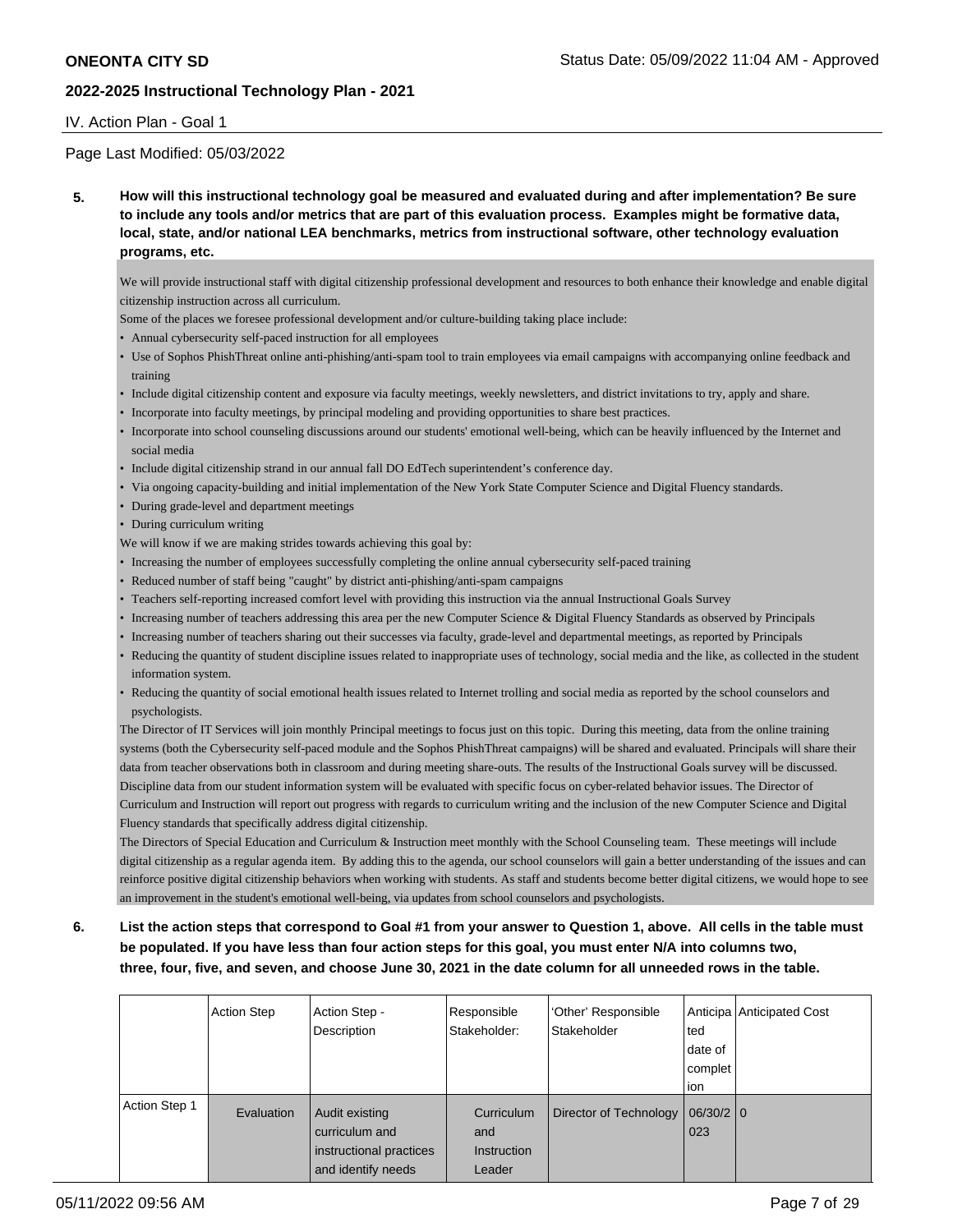IV. Action Plan - Goal 1

### Page Last Modified: 05/03/2022

|               | <b>Action Step</b>              | Action Step -<br>Description                                                                                                                                                                                                                                                          | Responsible<br>Stakeholder:                | 'Other' Responsible<br>Stakeholder                      | ted<br>date of<br>complet<br>ion | Anticipa Anticipated Cost |
|---------------|---------------------------------|---------------------------------------------------------------------------------------------------------------------------------------------------------------------------------------------------------------------------------------------------------------------------------------|--------------------------------------------|---------------------------------------------------------|----------------------------------|---------------------------|
| Action Step 2 | Planning                        | <b>District Leaders will</b><br>determine where we<br>have gaps in teacher<br>knowledge, so that<br>focused training can<br>be planned for the<br>year                                                                                                                                | Curriculum<br>and<br>Instruction<br>Leader | Director of Technology                                  | $08/31/2$ 0<br>023               |                           |
| Action Step 3 | Professional<br>Developme<br>nt | Provide all teachers<br>with access to<br><b>Computer Science and</b><br><b>Digital Fluency</b><br>materials so they can<br>begin reviewing. Offer<br>PD sessions to review<br>and discuss.                                                                                           | Curriculum<br>and<br>Instruction<br>Leader | Director of Technology                                  | $06/21/2$ 0<br>024               |                           |
| Action Step 4 | Implementat<br>ion              | <b>Teachers will weave</b><br>digit citizenship<br>instruction into their<br>existing content, as<br>determined during<br>curriculum writing,<br>faculty, grade-level<br>and department<br>meetings, in order to<br>achieve district-wide<br>consistent instruction<br>and messaging. | Classroom<br>Teacher                       | Directors of IT and of<br>Curriculum and<br>Instruction | 06/28/2<br>025                   | l 0                       |

## **7. This question is optional.**

**If more action steps are needed, continue to list the action steps that correspond to Goal #1 from your answer to Question 1, above.**

|               | <b>Action Step</b> | Action Step -<br>Description                                                                                                                                                                            | Responsible<br>Stakeholder:                  | "Other" Responsible<br>Stakeholder | ted<br>date of<br>complet<br>ion | Anticipa Anticipated Cost |
|---------------|--------------------|---------------------------------------------------------------------------------------------------------------------------------------------------------------------------------------------------------|----------------------------------------------|------------------------------------|----------------------------------|---------------------------|
| Action Step 5 | Cybersecuri<br>ty  | <b>Annual Cybersecurity</b><br>Compliance training<br>will include a very do-<br>able single segment<br>(currently expected to<br>complete 3 segments).<br>Employees will have a<br>full school year to | Other<br>(please<br>identify in<br>Column 5) | <b>All Employees</b>               | $05/26/2$ 0<br>023               |                           |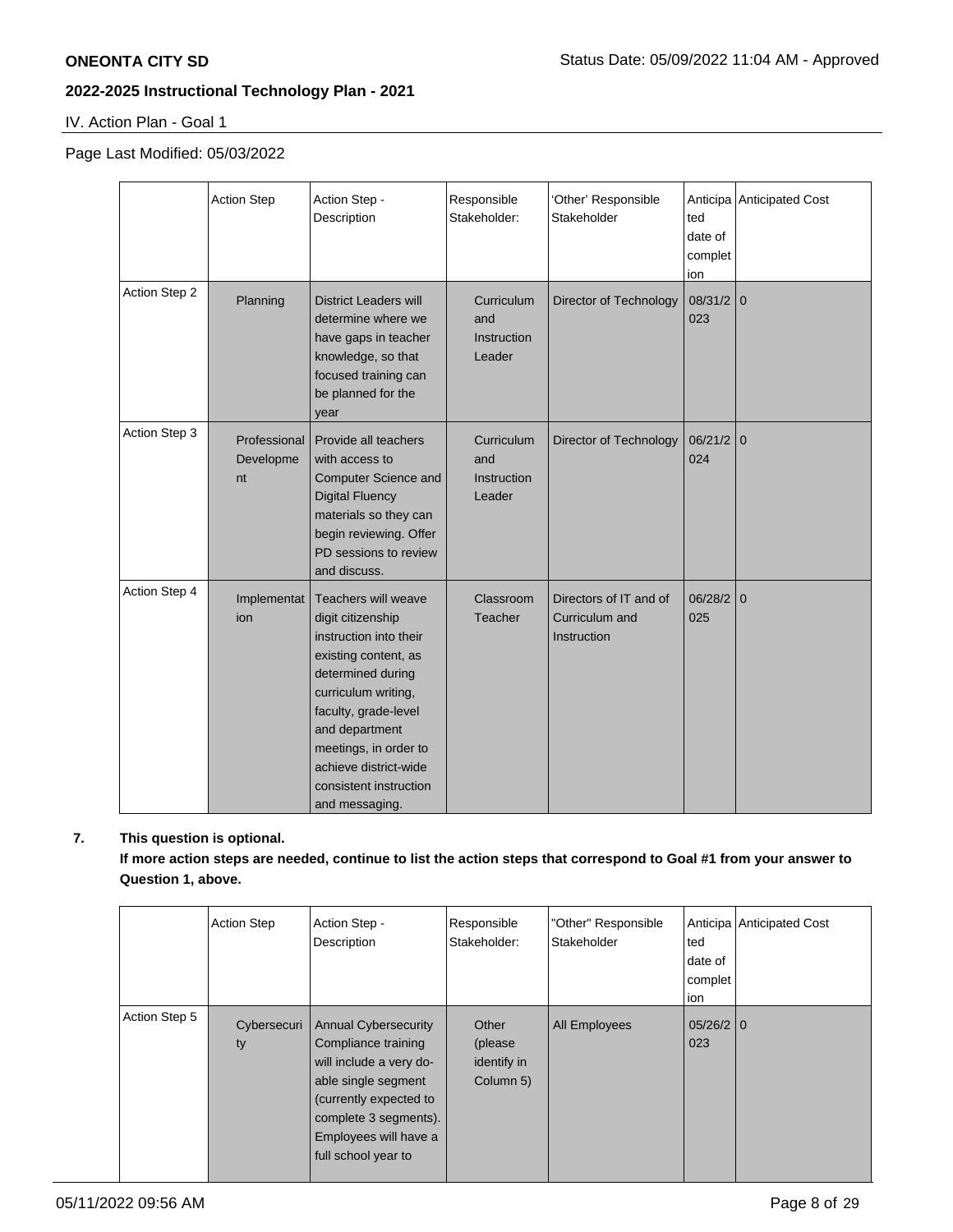IV. Action Plan - Goal 1

Page Last Modified: 05/03/2022

|               | <b>Action Step</b> | Action Step -<br>Description                                                                                                                                                   | Responsible<br>Stakeholder:                       | "Other" Responsible<br>Stakeholder | ted<br>date of<br>complet<br>ion | Anticipa Anticipated Cost |
|---------------|--------------------|--------------------------------------------------------------------------------------------------------------------------------------------------------------------------------|---------------------------------------------------|------------------------------------|----------------------------------|---------------------------|
|               |                    | complete (vs. just one<br>semester).                                                                                                                                           |                                                   |                                    |                                  |                           |
| Action Step 6 | Cybersecuri<br>ty  | <b>Quarterly Phish Threat</b><br>email campaigns                                                                                                                               | Director of<br>Technology                         | (No Response)                      | 06/30/2 2,000<br>023             |                           |
| Action Step 7 | Implementat<br>ion | Put in place a Digital<br>Citizenship and/or<br><b>Computer Science and</b><br><b>Digital Fluency strand</b><br>when organizing the<br>annual DO EdTech fall<br>conference day | Curriculum<br>and<br><b>Instruction</b><br>Leader | Director of Technology             | $10/11/2$ 0<br>024               |                           |
| Action Step 8 | Evaluation         | Ensure this topic is an<br>agenda item on at<br>least 4 Principal<br>Meetings per year in<br>order to conduct<br>continuous evaluation<br>of our progress                      | Curriculum<br>and<br><b>Instruction</b><br>Leader | Director of Technology             | 06/20/2<br>025                   | $\mathbf{0}$              |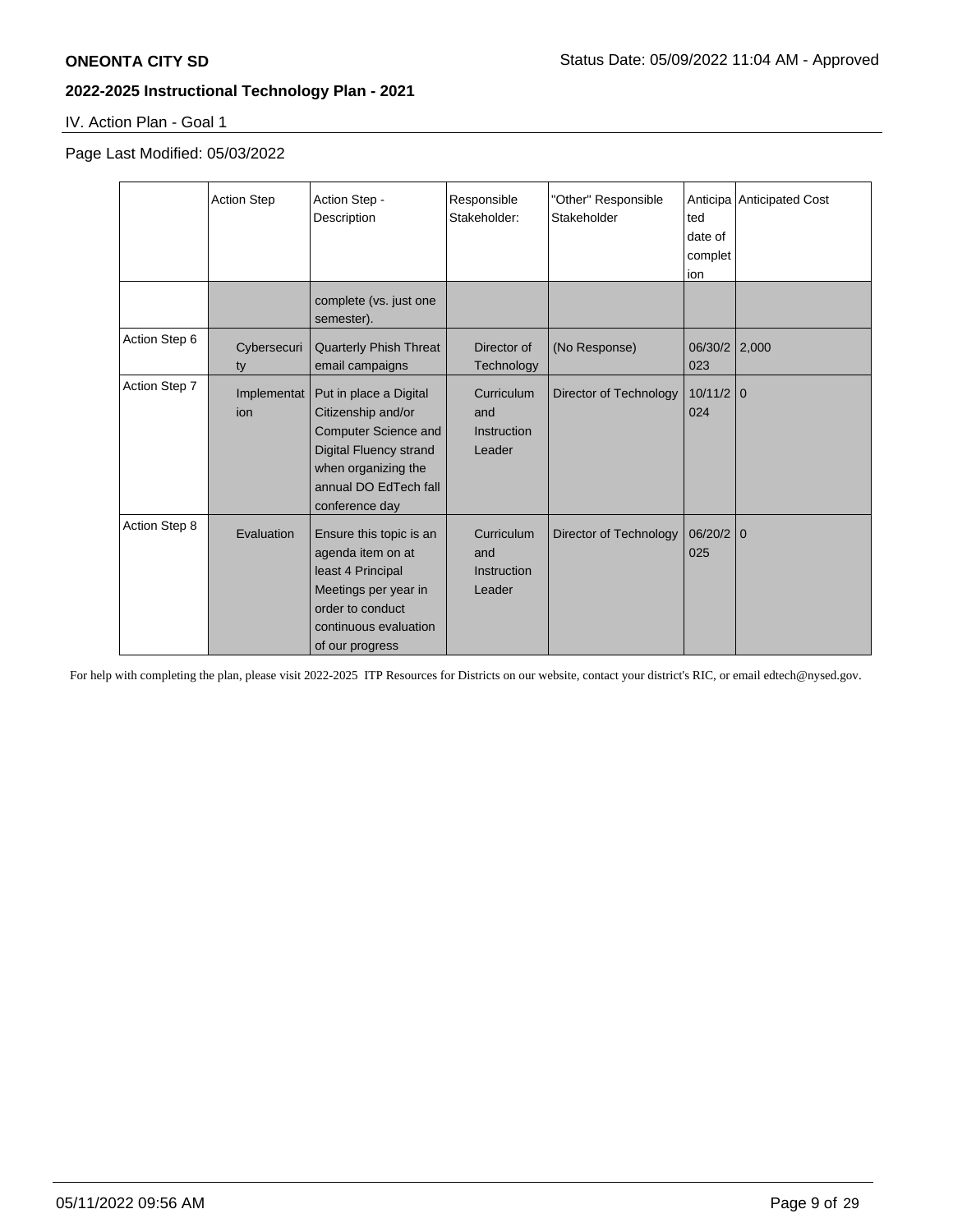#### IV. Action Plan - Goal 2

### Page Last Modified: 05/03/2022

#### **1. Enter Goal 2 below:**

We will provide professional development that moves our teachers towards the transformational use of instructional technology to prepare students that demonstrate a depth of proficiency with a wide range of digital tools

#### **2. Select the NYSED goal that best aligns with this district goal.**

Provide access to relevant and rigorous professional development to ensure educators and leaders are proficient in the integration of learning technologies

#### **3. Target Student Population(s). Check all that apply.**

- All students
- $\Box$  Early Learning (Pre-K -3)
- $\square$  Elementary/intermediate
- □ Middle School
- $\Box$  High School
- $\square$  Students with Disabilities
- English Language Learners
- $\Box$  Students who are migratory or seasonal farmworkers, or children of such workers
- $\square$  Students experiencing homelessness and/or housing insecurity
- $\Box$  Economically disadvantaged students
- $\Box$  Students between the ages of 18-21
- $\square$  Students who are targeted for dropout prevention or credit recovery programs
- $\square$  Students who do not have adequate access to computing devices and/or high-speed internet at their places of residence
- $\square$  Students who do not have internet access at their place of residence
- $\square$  Students in foster care
- $\square$  Students in juvenile justice system settings
- $\square$  Vulnerable populations/vulnerable students
- $\Box$  Other (please identify in Question 3a, below)

#### **4. Additional Target Population(s). Check all that apply.**

- Teachers/Teacher Aides
- Administrators
- Parents/Guardians/Families/School Community
- Technology Integration Specialists
- □ Other
- **5. How will this instructional technology goal be measured and evaluated during and after implementation? Be sure to include any tools and/or metrics that are part of this evaluation process. Examples might be formative data, local, state, and/or national LEA benchmarks, metrics from instructional software, other technology evaluation programs, etc.**

We are going to conduct an annual Instructional Goals survey in which teachers self-report their knowledge and use of instructional technology. We will use benchmarks from the Computer Science and Digital Fluency standards as well as benchmarks from the ISTE Standards for Educators to determine achievement of this goal.

We will look for increasing participation in instructional technology professional development opportunities, via teacher course approval paperwork, Curriculum Office workshop statistics and workshop/conference day feedback surveys. This data will be used to celebrate increased participation and create an environment in which our teachers both value and appreciate the breadth of learning opportunities afforded them.

Teacher requests for new instructional technology tools (software and hardware) must include details regarding that new tool's placement on a districtselected instructional technology framework (such as SAMR, Triple E, TIM or TPACK). Requests without this information or that do not show progress on the framework will not be approved. Requests that satisfy the rubric will be approved and showcased during faculty meetings, conference day workshops and the like.

We are going to survey students in grades 5, 8 and 12 on an annual basis so that we can gather data on their perceived depth of technology understanding. We will evaluate the data from this survey in a longitudinal fashion, looking for growth from 5th to 8th grade and again from 8th to 12th grade. We will use grade-level benchmarks from the Computer Science and Digital Fluency standards as well as the ISTE Standards for Students. Teachers will be provided with the results of these surveys to inform their instruction for the following year. Steady growth on these surveys will indicate achievement of this goal.

**6. List the action steps that correspond to Goal #2 from your answer to Question 1, above. All cells in the table must be populated. If you have less than four action steps for this goal, you must enter N/A into columns two,**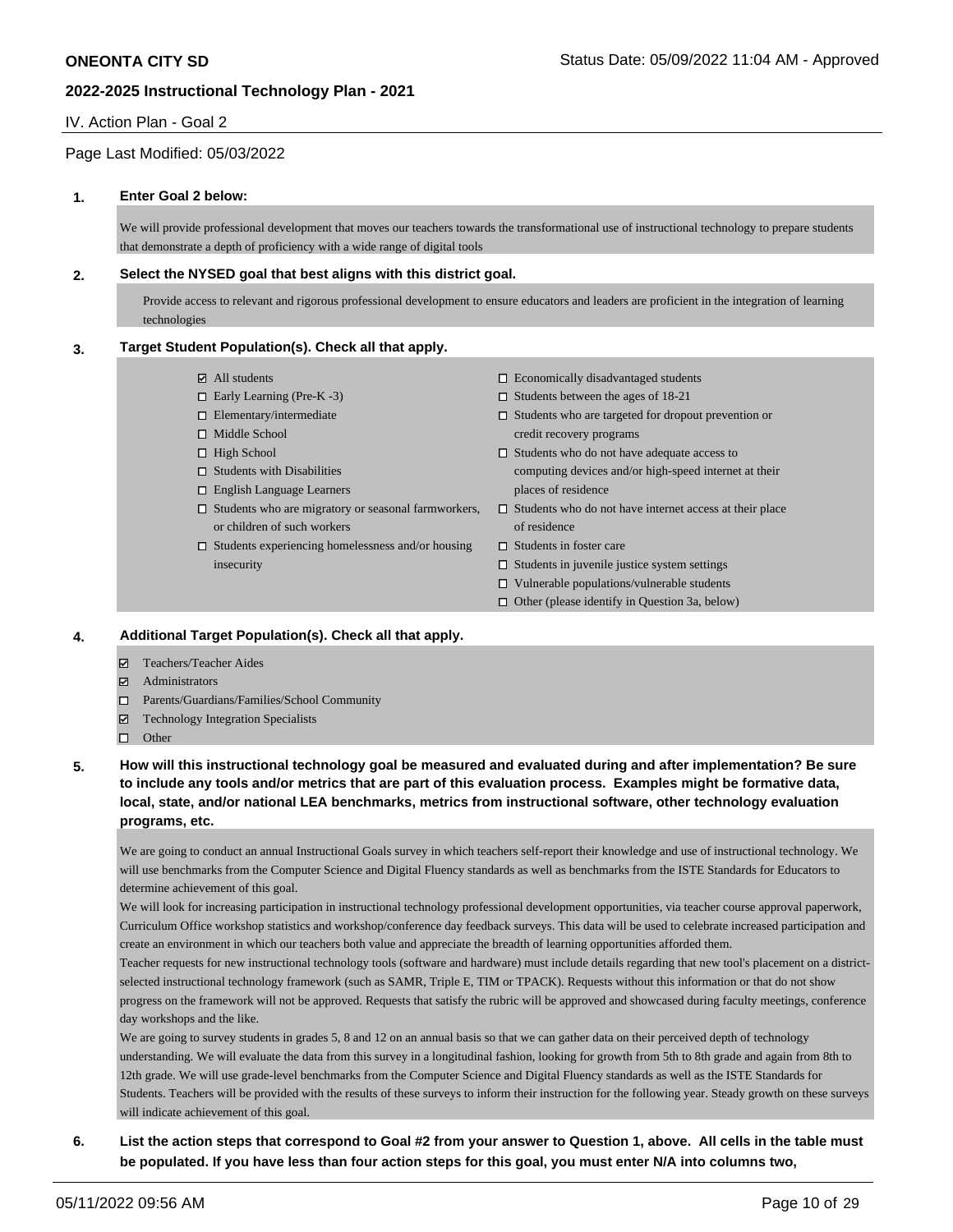IV. Action Plan - Goal 2

## Page Last Modified: 05/03/2022

### **three, four, five, and seven, and choose June 30, 2021 in the date column for all unneeded rows in the table.**

|               | <b>Action Step</b>              | Action Step -<br>Description                                                                                                                 | Responsible<br>Stakeholder:    | "Other" Responsible<br>Stakeholder                               | ted<br>date of<br>complet<br>ion | Anticipa Anticipated Cost |
|---------------|---------------------------------|----------------------------------------------------------------------------------------------------------------------------------------------|--------------------------------|------------------------------------------------------------------|----------------------------------|---------------------------|
| Action Step 1 | Evaluation                      | Evaluate the known<br>instructional<br>technology integration<br>frameworks (TIM,<br>SAMR, TPACK, Triple<br>E) and adopt one for<br>our use. | Director of<br>Technology      | Library Media<br><b>Specialists</b>                              | $08/31/2$ 0<br>022               |                           |
| Action Step 2 | Professional<br>Developme<br>nt | Train teachers on the<br>selected framework<br>regarding its use and<br>value                                                                | Director of<br>Technology      | Library Media<br>Specialists and<br>Curriculum office staff      | $12/30/2$ 0<br>022               |                           |
| Action Step 3 | Implementat<br>ion              | Teachers will submit<br>completed framework<br>rubric with each new<br>instructional<br>technology request                                   | Classroom<br>Teacher           | None                                                             | $06/30/2$ 0<br>023               |                           |
| Action Step 4 | Professional<br>Developme<br>nt | Create annual cohort<br>of model teachers who<br>attend 4 full-day<br>workshops throughout<br>the year to learn/share<br>new tech            | Library<br>Media<br>Specialist | <b>Curriculum Office Staff</b><br>and Director of IT<br>Services | 06/27/2<br>025                   | 30,000                    |

### **7. This question is optional.**

**If more action steps are needed, continue to list the action steps that correspond to Goal #2 from your answer to Question 1, above.**

|               | <b>Action Step</b> | Action Step -<br>Description                                                                                                                                               | Responsible<br>Stakeholder:                | "Other" Responsible<br>Stakeholder                                | ted<br>date of<br>complet<br>ion | Anticipa Anticipated Cost |
|---------------|--------------------|----------------------------------------------------------------------------------------------------------------------------------------------------------------------------|--------------------------------------------|-------------------------------------------------------------------|----------------------------------|---------------------------|
| Action Step 5 | Developme<br>nt    | Professional   Make concerted effort<br>to provide teachers<br>with access to local,<br>regional and virtual<br>instructional<br>technology<br>professional<br>development | Curriculum<br>and<br>Instruction<br>Leader | Director of IT Services<br>and Library Media<br><b>Specialsts</b> | 06/27/2<br>025                   | 30000                     |
| Action Step 6 | Evaluation         | Develop a survey<br>instrument for use in                                                                                                                                  | Director of<br>Technology                  | <b>Library Media</b><br>Specialists and                           | $03/31/2$ 0<br>023               |                           |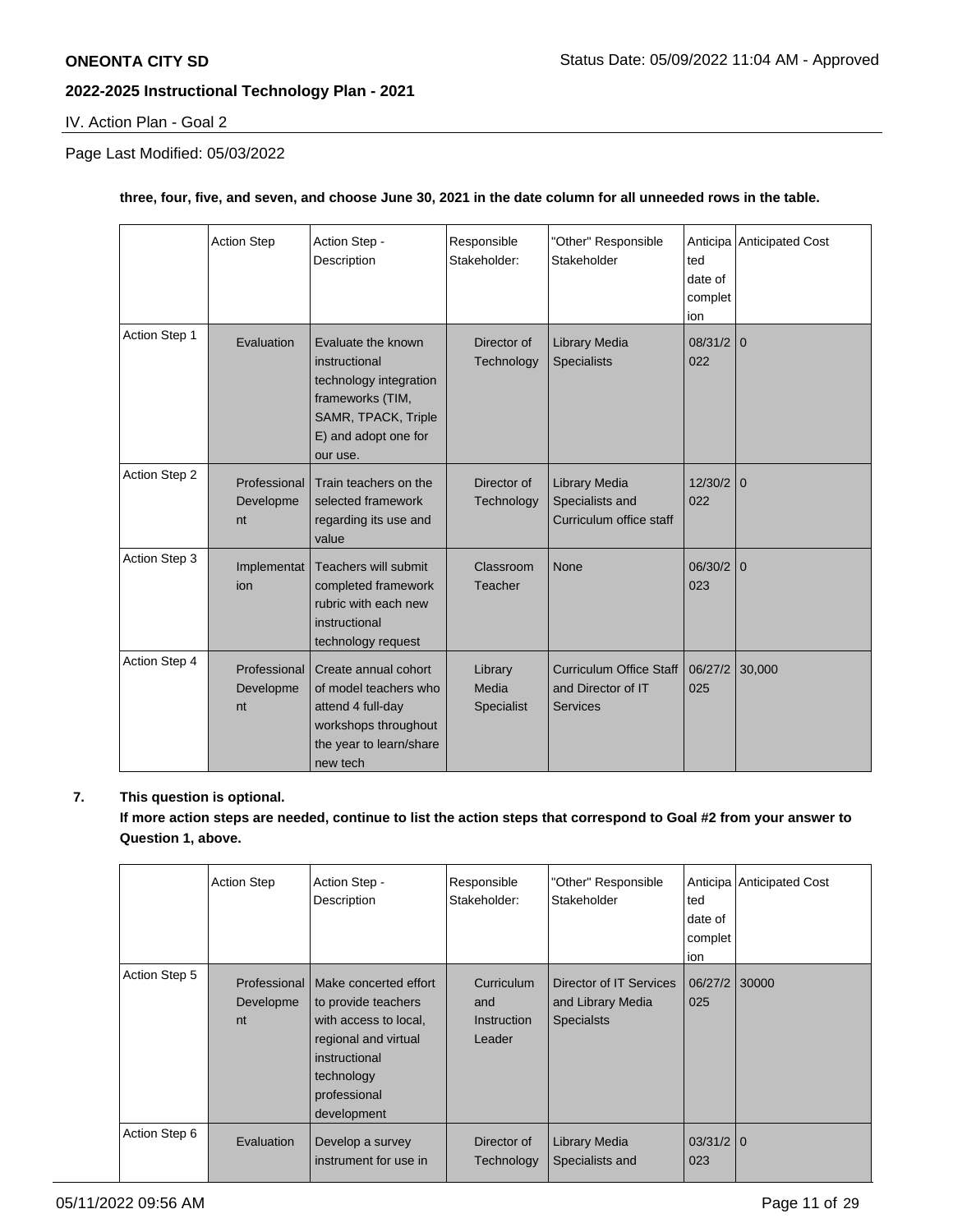IV. Action Plan - Goal 2

Page Last Modified: 05/03/2022

|               | <b>Action Step</b>              | Action Step -<br>Description                                                                                                                                                                                               | Responsible<br>Stakeholder:                       | "Other" Responsible<br>Stakeholder | ted<br>date of<br>complet<br>ion | Anticipa Anticipated Cost |
|---------------|---------------------------------|----------------------------------------------------------------------------------------------------------------------------------------------------------------------------------------------------------------------------|---------------------------------------------------|------------------------------------|----------------------------------|---------------------------|
|               |                                 | gathering tech<br>proficiency information<br>from students in<br>grades $5, 8$ and $12.$                                                                                                                                   |                                                   | <b>Curriculum Office staff</b>     |                                  |                           |
| Action Step 7 | Professional<br>Developme<br>nt | Provide workshops for<br>building leaders to<br>better understand<br>instructional<br>technology integration<br>such that they can<br>both model it and<br>provide teacher<br>feedback during<br>classroom<br>observations | <b>Building</b><br>Principal                      | Curriculum Office staff            | 06/30/2<br>023                   | $\overline{0}$            |
| Action Step 8 | Evaluation                      | Administer the annual<br><b>Instructional Goals</b><br>teacher survey and the<br>annual Instructional<br>Proficiency student<br>survey                                                                                     | Curriculum<br>and<br><b>Instruction</b><br>Leader | <b>Director of IT Services</b>     | 05/30/2<br>025                   | $\overline{0}$            |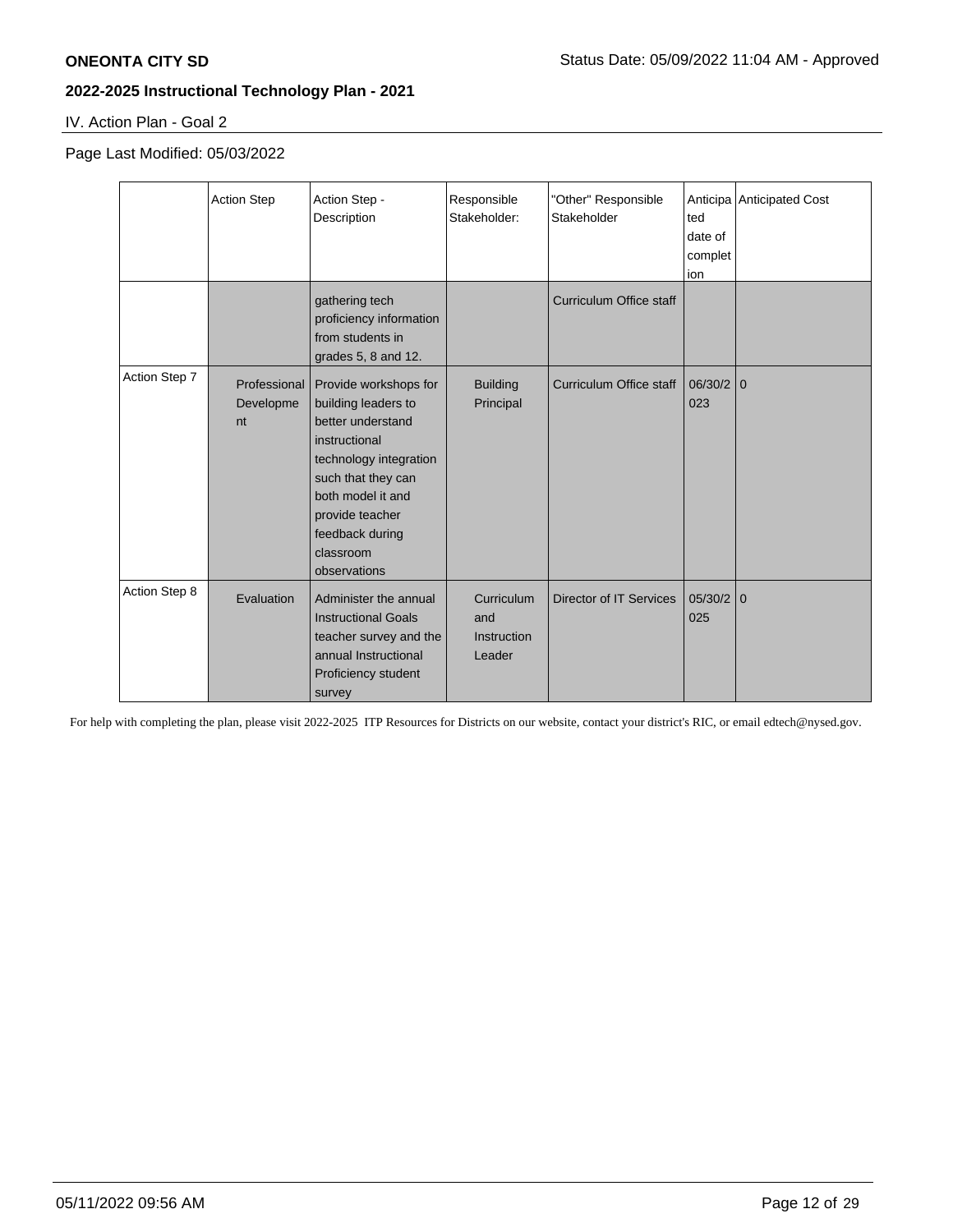### IV. Action Plan - Goal 3

### Page Last Modified: 05/03/2022

#### **1. Enter Goal 3 below:**

We will put in place a digital standards-based K through 12 curricula to allow all learners and their learning support community (family, tutors, service providers) access to instructional material anytime, anywhere.on any device.

#### **2. Select the NYSED goal that best aligns with this district goal.**

Increase equitable access to high-quality digital resources and standards-based, technology-rich learning experiences

#### **3. Target Student Population(s). Check all that apply.**

- All students
- $\Box$  Early Learning (Pre-K -3)
- $\square$  Elementary/intermediate
- □ Middle School
- $\Box$  High School
- $\square$  Students with Disabilities
- English Language Learners
- or children of such workers
- $\square$  Students experiencing homelessness and/or housing insecurity
- $\Box$  Economically disadvantaged students
- $\square$  Students between the ages of 18-21
- $\square$  Students who are targeted for dropout prevention or credit recovery programs
- $\square$  Students who do not have adequate access to computing devices and/or high-speed internet at their places of residence
- Students who are migratory or seasonal farmworkers, Students who do not have internet access at their place of residence
	- $\Box$  Students in foster care
	- $\square$  Students in juvenile justice system settings
	- $\square$  Vulnerable populations/vulnerable students
	- $\Box$  Other (please identify in Question 3a, below)

#### **4. Additional Target Population(s). Check all that apply.**

- Teachers/Teacher Aides
- Administrators
- Parents/Guardians/Families/School Community
- □ Technology Integration Specialists
- □ Other
- **5. How will this instructional technology goal be measured and evaluated during and after implementation? Be sure to include any tools and/or metrics that are part of this evaluation process. Examples might be formative data, local, state, and/or national LEA benchmarks, metrics from instructional software, other technology evaluation programs, etc.**

We will use the annual Instructional Goals survey to solicit teacher and service provider feedback with regards to their provision of and access to digital content for their students.

We will use the annual Grade 5, Grade 8 and Grade 12 survey to solicit student feedback with regards to their ability to obtain instructional content "any time, any where". This survey data will be provided to teachers so that they may improve the access to their classroom content.

We will use the annual NYSED Digital Resources survey to collect parent feedback with regards to their ability to access their student's instructional materials "any time, any where". This survey data will be provided to building leaders and teachers so that they can improve parent access to instructional materials.

The results of all surveys will be reported back to district and building leaders to measure progress and to actively support improvement. District and building leaders will look for and celebrate increased teacher use of digital content during classroom observations.

The Curriculum Office will provide feedback to district and building leaders regarding student access to materials during student tutoring.

The Special Education office will provide feedback to district and building leaders regarding students with disabilities and their service providers access to instructional content on any device, any time, anywhere.

The rubric used for adopting new textbook series will include a requirement that it include quality online materials that both supplement and enhance printed content.

The rubric used for adopting new instructional technologies will include a requirement that it integrate into the district's online learning presence (e.g. learning management system, web portal, etc).

We will know this goal has been accomplished when all district stakeholders report satisfaction that our instructional materials are easily and appropriately accessible to all learners and their instructional support community members.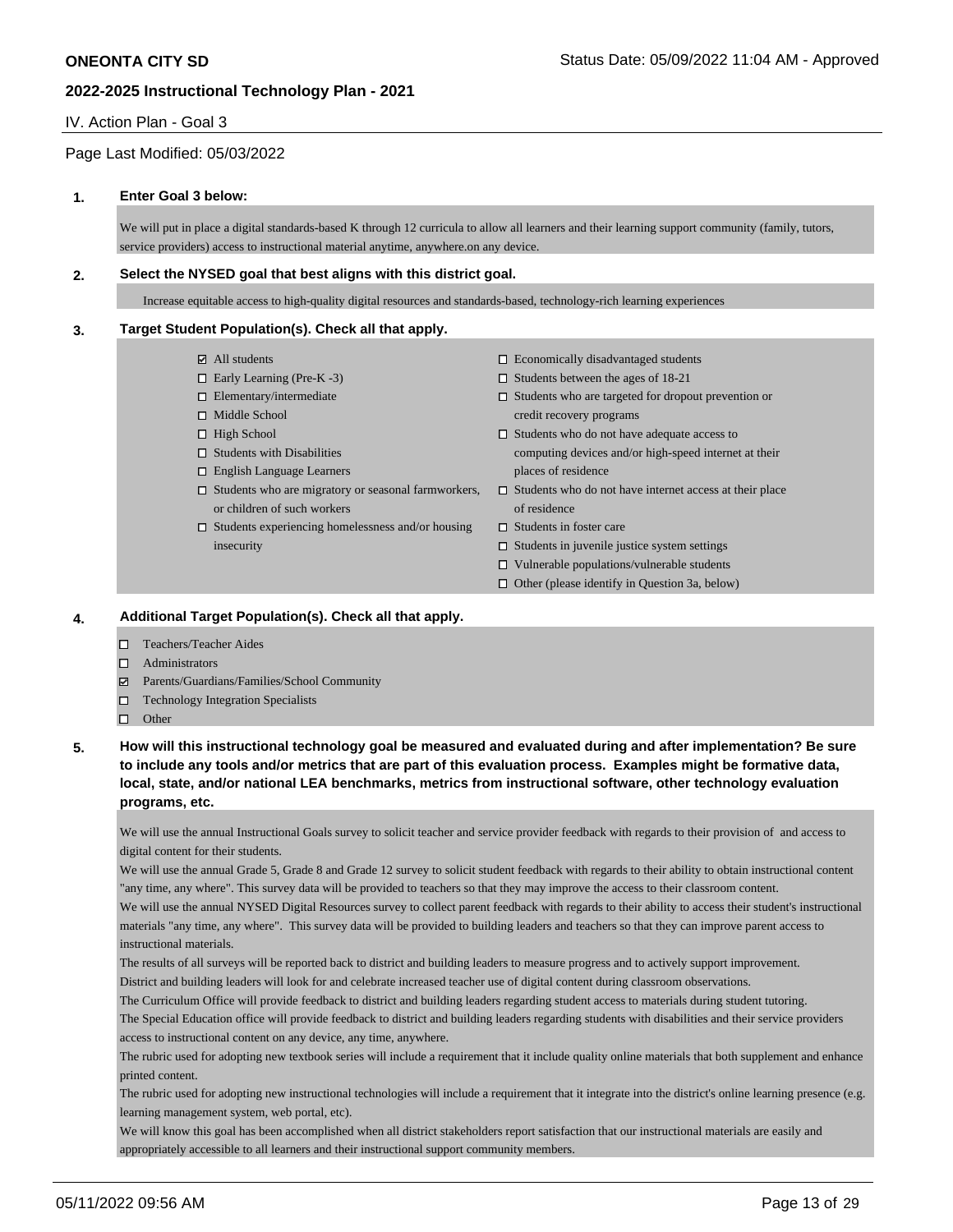IV. Action Plan - Goal 3

Page Last Modified: 05/03/2022

**6. List the action steps that correspond to Goal #3 from your answer to Question 1, above. All cells in the table must be populated. If you have less than four action steps for this goal, you must enter N/A into columns two, three, four, five, and seven, and choose June 30, 2021 in the date column for all unneeded rows in the table.** 

|               | <b>Action Step</b>              | Action Step -<br>Description                                                                                                                                                                                                | Responsible<br>Stakeholder:                | "Other" Responsible<br>Stakeholder                                                                    | ted<br>date of<br>complet<br>ion | Anticipa Anticipated Cost |
|---------------|---------------------------------|-----------------------------------------------------------------------------------------------------------------------------------------------------------------------------------------------------------------------------|--------------------------------------------|-------------------------------------------------------------------------------------------------------|----------------------------------|---------------------------|
| Action Step 1 | Evaluation                      | Evaluate our current<br>digital content across<br>all grade levels and<br>determine what is<br>meeting our learner's<br>needs and what is not,<br>including input from<br>the NYSED Digital<br>Resources data<br>collection | Curriculum<br>and<br>Instruction<br>Leader | <b>Teachers and Service</b><br>Providers                                                              | 12/30/2<br>022                   | $\mathbf{0}$              |
| Action Step 2 | Research                        | If our current digital<br>learning management<br>platforms are lacking,<br>research alternatives                                                                                                                            | Curriculum<br>and<br>Instruction<br>Leader | Director of IT Services.<br>Classroom teachers,<br>Library Media<br>Specialists, Service<br>Providers | 06/02/2<br>023                   | $\mathbf{0}$              |
| Action Step 3 | Implementat<br>ion              | Implement new<br>learning management<br>platform(s)                                                                                                                                                                         | Director of<br>Technology                  | Curriculum Office and<br>teacher                                                                      | 12/15/2<br>023                   | 30000                     |
| Action Step 4 | Professional<br>Developme<br>nt | Provide teacher<br>training for use of any<br>newly implemented<br>learning management<br>platform                                                                                                                          | Curriculum<br>and<br>Instruction<br>Leader | Library Media<br>Specialists, Teachers                                                                | 06/30/2<br>023                   | $\mathbf{0}$              |

## **7. This question is optional.**

**If more action steps are needed, continue to list the action steps that correspond to Goal #3 from your answer to Question 1, above.**

|               | <b>Action Step</b>                                           | Action Step -<br>Description                                                                         | Responsible<br>Stakeholder:           | "Other" Responsible<br>Stakeholder                  | ted<br>date of<br>complet<br>ion | Anticipa   Anticipated Cost |
|---------------|--------------------------------------------------------------|------------------------------------------------------------------------------------------------------|---------------------------------------|-----------------------------------------------------|----------------------------------|-----------------------------|
| Action Step 5 | Other<br>(please<br>identify in<br>Column 3,<br>Description) | Provide self-paced<br>and in-person parent<br>training on use of our<br>online learning<br>platforms | Library<br>Media<br><b>Specialist</b> | Director of IT Services,<br><b>Building Leaders</b> | $06/14/2$ 0<br>024               |                             |
| Action Step 6 | Evaluation                                                   | Evaluate data from<br>teacher Instructional                                                          | Curriculum<br>and                     | Library Media<br>Specialists, Teachers              | $06/20/2$ 0<br>025               |                             |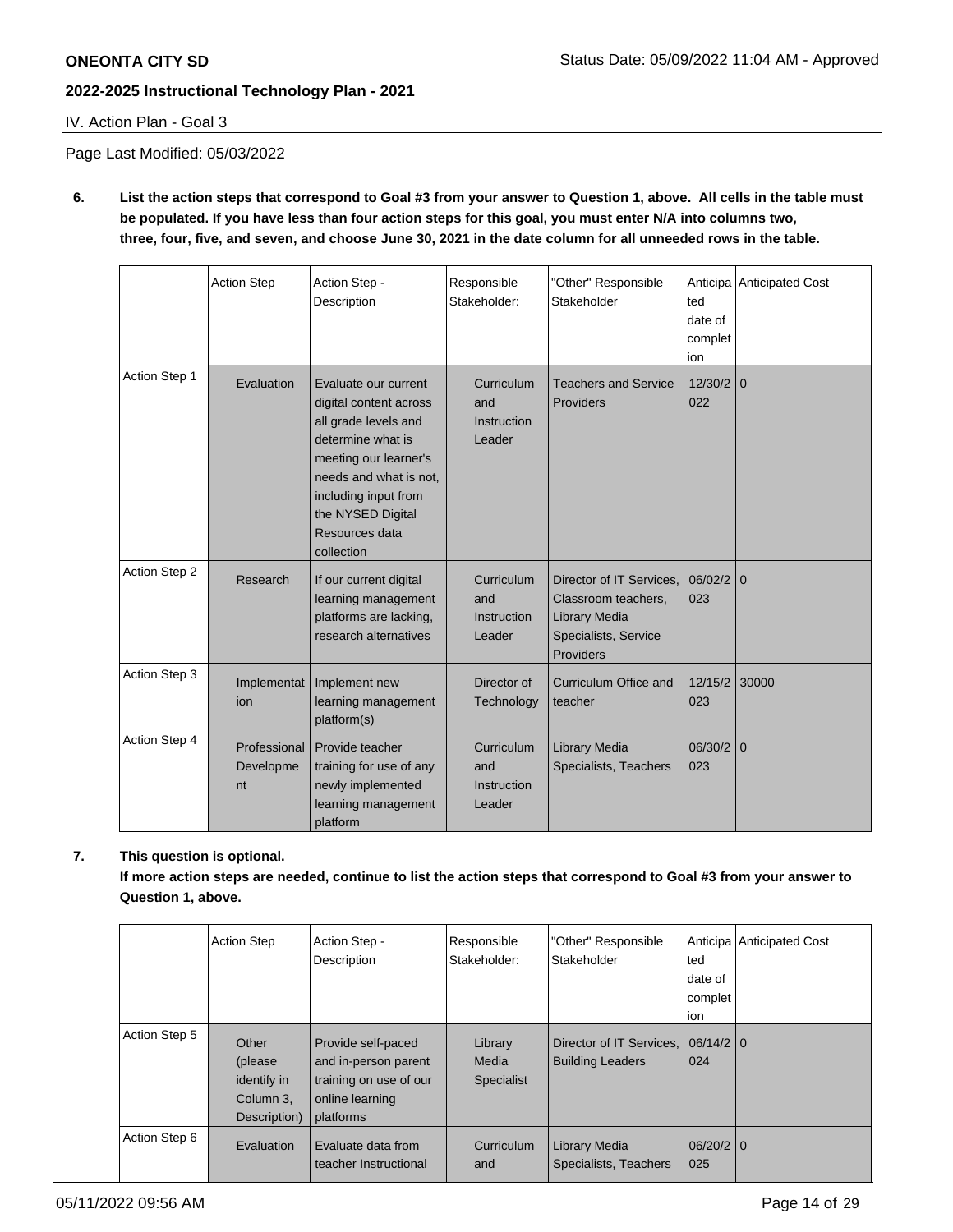IV. Action Plan - Goal 3

### Page Last Modified: 05/03/2022

|               | <b>Action Step</b> | Action Step -<br>Description                                                                               | Responsible<br>Stakeholder:                       | "Other" Responsible<br>Stakeholder | ted<br>date of<br>complet<br>ion | Anticipa Anticipated Cost |
|---------------|--------------------|------------------------------------------------------------------------------------------------------------|---------------------------------------------------|------------------------------------|----------------------------------|---------------------------|
|               |                    | Goals survey and from<br>Grade 5, 8 and 12<br>student surveys to<br>determine if we are<br>making progress | <b>Instruction</b><br>Leader                      |                                    |                                  |                           |
| Action Step 7 | Implementat<br>ion | Implement updated<br>instructional<br>technology request<br>rubric which requires<br>benchmark for         | Curriculum<br>and<br><b>Instruction</b><br>Leader | <b>Teachers</b>                    | $12/16/2$ 0<br>022               |                           |
| Action Step 8 | (No<br>Response)   | (No Response)                                                                                              | (No<br>Response)                                  | (No Response)                      | (No<br>Respo<br>nse)             | (No Response)             |

### **8. Would you like to list a fourth goal?**

#### No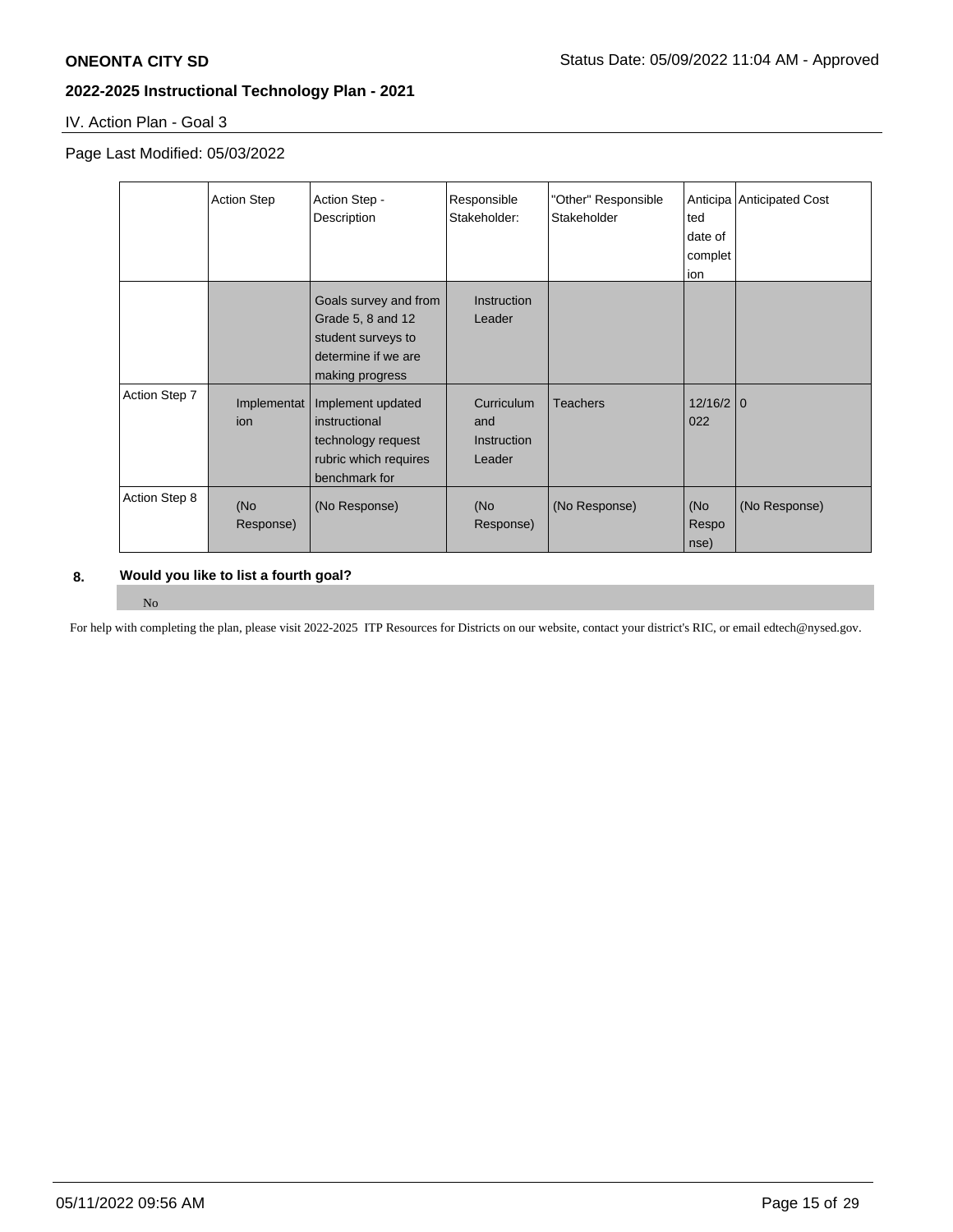#### V. NYSED Initiatives Alignment

Page Last Modified: 05/02/2022

#### **1. Explain how the district use of instructional technology will serve as a part of a comprehensive and sustained effort to support rigorous academic standards attainment and performance improvement for students.**

Both as part of our previous Instructional Technology Plan and as part of our Smart Schools Investment Plan, we shored up our network infrastructure and doubled our wireless capacity. We also invested in a true one to one program in which every single student, from Kindergarten through grade 12 has a mobile device assigned to them. Having this solid infrastructure in place allows every teacher to integrate technology into their instruction without the previous model of using technology only in a computer lab classroom.

We are confident that technology is used by 100% of our teachers to facilitate their practice. We are also confident that 100% of our teachers require students to use technology to some degree to demonstrate understanding of skills and concepts. As outlined in this current Plan, we believe we can expect to see more transformative uses of technology. When technology transforms instruction, our students are required to be more analytical, solve complex problems and make deeper connections.

Now that our teachers can essentially take the classroom technology for granted, they will be able to consider new (to them) ways in which the instructional technology can modify and transform their lessons. They can also select and rely on digital supplementary materials, enabling their students to benefit from access beyond the traditional school day hours or outside of the classroom (when sick or suspended, for example). Having a mobile device available for every student also allows students to begin making their own decisions about the mode of instruction that best suits their needs, and the technology tools that best allow them to demonstrate what they know. For example, when provided with a digital reading assignment, the students have multiple options to complete that assignment. They can print out the assignment if desired. They can have the assignment read to them by a screen reader. They can highlight the printed material or they can use digital highlighters on the digital copy. This is just one example of how our current instructional technology can lead to true personalized learning and improved differentiation.

### **2. Explain the strategies the district plans to implement to address the need to provide equitable learning "everywhere, all the time" (National Technology Plan). Include both short and long-term solutions, such as device access, internet access, human capacity, infrastructure, partnerships, etc.**

We continue to use our Smart Schools Investment Plan funds to keep our network infrastructure current and ensure we have no wifi dead spots throughout our district instructional spaces.

We received three hundred mobile hotspots at no cost from the TMobile Project 10 Million grant. We are able to provide a device to any of our families that place a request. This allows our "anywhere, anytime" model to all students, regardless of economic status. No longer do we need to teach a certain population of students how to use the ChromeOS offline mode and no longer do we need to provide after school learning space just to complete online assignments.

We continue to strive for consistent and efficient learning platforms. Through the COVID pandemic we used Schoology as the learning management system for all students, and taught our teachers how to integrate online supplemental resources (such as IXL ELA, IXL Math, Reflex Math, Gizmos Science, etc) into that system. Over the next three years we plan to take a new look at our digital resources without the pressure of the pandemic forcing quick decisions. We will solicit representative input from across all grades and all stakeholders to determine which learning platforms best meet the needs of our instructional staff, our learners and their support community. We anticipate this process will result in a widespread adoption and implementation of the selected tool(s).

We partner and collaborate with NYSCATE, our two local colleges and our ONC BOCES region to host an annual regional instructional technology conference on the October superintendent conference day. This partnership and collaboration allows our teachers to network with their peers beyond district borders, hear quality keynote speakers and peer presenters and speak with instructional technology vendors. And they can benefit from the experience without having to make sub plans, monitor or report travel expenses or spend hours driving to a different location. Our teachers (and the teachers from partner districts) will gain valuable skills and knowledge on this conference day that will facilitate our efforts towards achieving anywhere, anytime equitable instruction. This collaboration has been in place for 4 years and we have plans to continue it. Long-term, we will include strands to specifically address our Instructional Technology Plan goals.

From a personnel perspective, we will be investigating the need for adding a full-time Instructional Technology Integration Specialist. We did have a teacher-on-special-assignment performing these duties several years ago. The position was eliminated due to resignations and other staffing changes. As we work towards the three goals in this plan, we will conduct an analysis of the professional development opportunities we can offer our teachers. We may find that we are not able to achieve our goals unless such a position is re-created.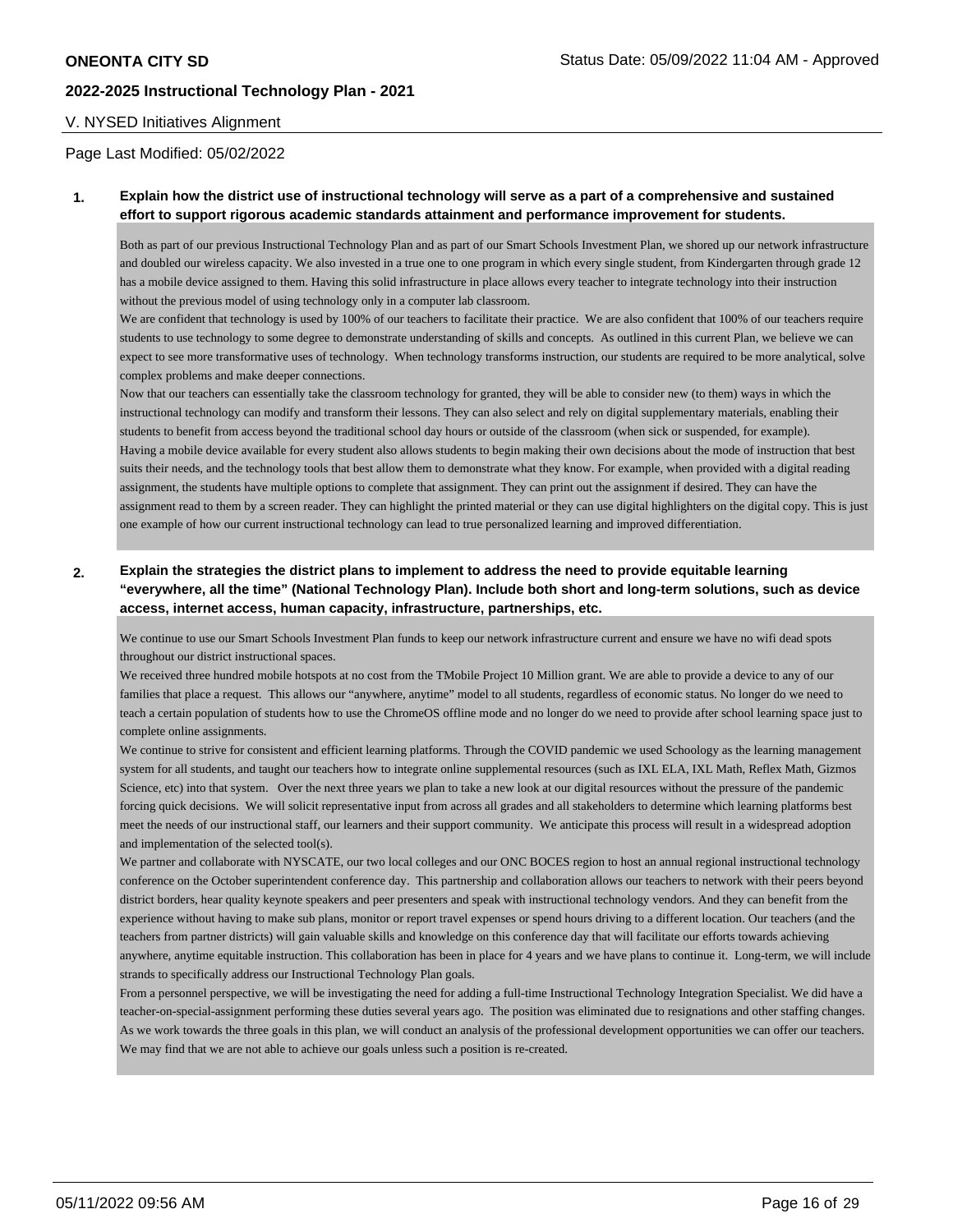### V. NYSED Initiatives Alignment

#### Page Last Modified: 05/02/2022

**3. Students with disabilities may be served through the use of instructional technology as well as assistive technology devices and services to ensure access to and participation in the general education curriculum. Describe how instruction using technology is differentiated to support the individual learning needs of students with disabilities.** 

All students with disabilities are issued a mobile device (either Chromebook or iPad) appropriate for their needs. Self-contained classrooms and resource rooms have spare devices for use, allowing a student with a Chromebook, to use an iPad for certain purposes. Some of the ways these mobile devices are used to support students include:

- Students who struggle to write by hand sometimes find it easier to type responses/essays on their Chromebook using Google Docs. This is an effective means for the student to communicate their knowledge and understanding of a subject.
- Students who struggle to write responses longer than one sentence benefit from using the speech to text tool in the TextHelp Read & Write app on the Chromebook. This tool is enabling students the opportunity to maximize spoken language success into a written final product
- The app Kami has highlighting features that will read text aloud to students. Kami also allows students to type on the same documents which other students may be writing on in class.
- The LMS (Schoology) allows the instructor to reinforce, pace, and target classroom learning (replaying a video from classroom instruction, for example).
- The mobile devices allow the teacher to not only assign review lessons specifically to target a student's needs, but they also allow for students to be able to access content in a mainstream classroom. For example, students who do not read at grade level have a very difficult time working independently completing research projects. Using online resources such as Pebble Go, together with assistive technology such as text- to-speech allows students the opportunity for independent work.
- Content apps such as Reflex Math and iReady My Path, provide visuals for students to aid in vocabulary development
- Boom Cards have been used as both practice and an assessment tool
- The occupational therapy app SnapType helps students type
- iPads are used for kinesthetic practice of writing and drawing
- A mouse is used with students who have difficulty managing the Chromebook touchpad
- Students can independently watch videos from various resources to learn skills in a visual format
- Students use "Articulation Station" on the iPad to target their specific speech sounds.
- "Go Talk" app is used on the iPad to assist or augment communication in therapy sessions and within the classroom.
- "LAMP" is also an app that is used for communication purposes.
- Having multiple iPads in the therapy room allows for each child to target their own needs/goals.
- Learning games on the iPad are used as a positive reinforcer for students that have a behavior plan.
- **4. How does the district utilize technology to address the needs of students with disabilities to ensure equitable access to instruction, materials, and assessments? Please check all that apply from the provided options and/or check 'Other' for options not available on the list.** 
	- Class lesson plans, materials, and assignment instructions are available to students and families for "anytime, anywhere" access (such as through a class website or learning management system).
	- Direct instruction is recorded and provided for students to access asynchronously (such as through a learning management system or private online video channel).
	- Technology is used to provide additional ways to access key content, such as providing videos or other visuals to supplement verbal or written instruction or content.
	- Text to speech and/or speech to text software is utilized to provide increased support for comprehension of written or verbal language.
	- Assistive technology is utilized.
	- $\boxtimes$  Technology is used to increase options for students to demonstrate knowledge and skill.
	- $\boxtimes$  Learning games and other interactive software are used to supplement instruction.
	- $\boxtimes$  Other (please identify in Question 4a, below)

#### **4a. If 'Other' was selected in Question 4 above, please explain here.**

Audio books are used to allow students to listen to, rather than read, novels or other assigned readings.

Calming apps are used as needed.

Instructional games as rewards for students that have earned an instructional break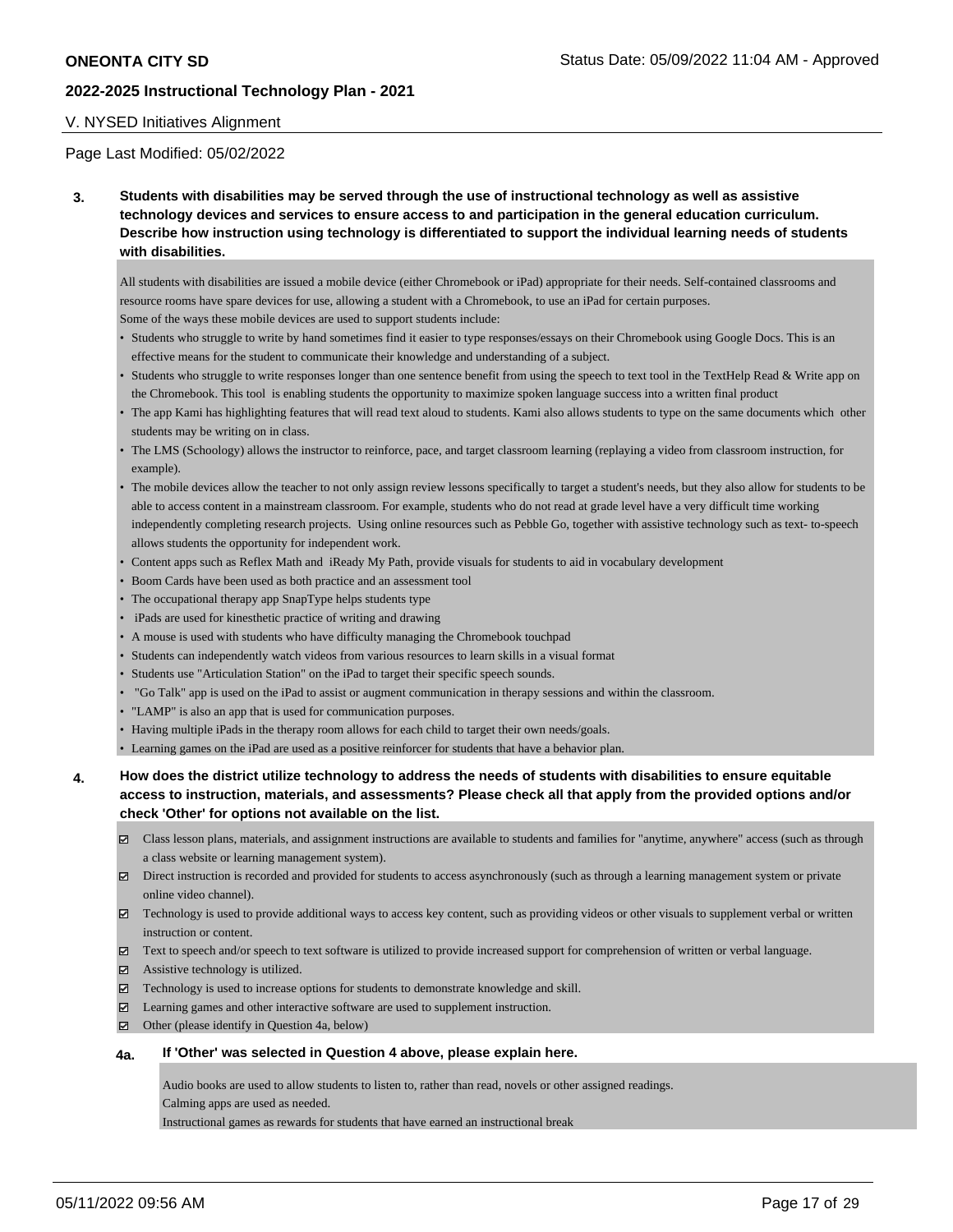### V. NYSED Initiatives Alignment

Page Last Modified: 05/02/2022

- **5. Please select the professional development that will be offered to teachers of students with disabilities that will enable them to differentiate learning and to increase student language and content learning through the use of technology. Please check all that apply from the provided options and/or check 'Other' for options not available on the list.** 
	- $\boxtimes$  Technology to support writers in the elementary classroom
	- $\boxtimes$  Technology to support writers in the secondary classroom
	- $\Box$  Research, writing and technology in a digital world
	- $\boxtimes$  Enhancing children's vocabulary development with technology
	- $\boxtimes$  Reading strategies through technology for students with disabilities
	- $\Box$  Choosing assistive technology for instructional purposes in the special education classroom
	- $\boxtimes$  Using technology to differentiate instruction in the special education classroom
- $\Xi$  Using technology as a way for students with disabilities to demonstrate their knowledge and skills
- $\Xi$  Multiple ways of assessing student learning through technology
- Electronic communication and collaboration
- $\Box$  Promotion of model digital citizenship and responsibility
- $\Box$  Integrating technology and curriculum across core content areas
- $\Box$  Helping students with disabilities to connect with the world
- $\Box$  Other (please identify in Question 5a, below)
- **6. How does the district utilize technology to address the needs of English Language Learners to ensure equitable access to instruction, materials, and assessments? Please check all that apply from the provided options and/or check 'Other' for options not available on the list.** 
	- Class lesson plans, materials, and assignment instructions are available to students and families for "anytime, anywhere" access (such as through class website or learning management system).
	- Direct instruction is recorded and provided for students to access asynchronously (such as through a learning management system or private online video channel).
	- Technology is used to provide additional ways to access key content, such as providing videos or other visuals to supplement verbal or written instruction or content.
	- Text to speech and/or speech to text software is utilized to provide increased support for comprehension of written or verbal language.
	- Home language dictionaries and translation programs are provided through technology.
	- Hardware that supports ELL student learning, such as home-language keyboards, translation pens, and/or interactive whiteboards, is utilized.
	- Technology is used to increase options for students to demonstrate knowledge and skill, such as through the creation of a product or recording of an oral response.
	- Learning games and other interactive software are used to supplement instruction.
	- □ Other (Please identify in Question 6a, below)
- **7. The district's Instructional Technology Plan addresses the needs of English Language Learners to ensure equitable access to instruction, materials, and assessments in multiple languages.**

Yes

#### **7a. If Yes, check one below:**

In the 5 languages most commonly spoken in the district

**7b. If 'Other' was selected in 7a, above, please explain here.**

(No Response)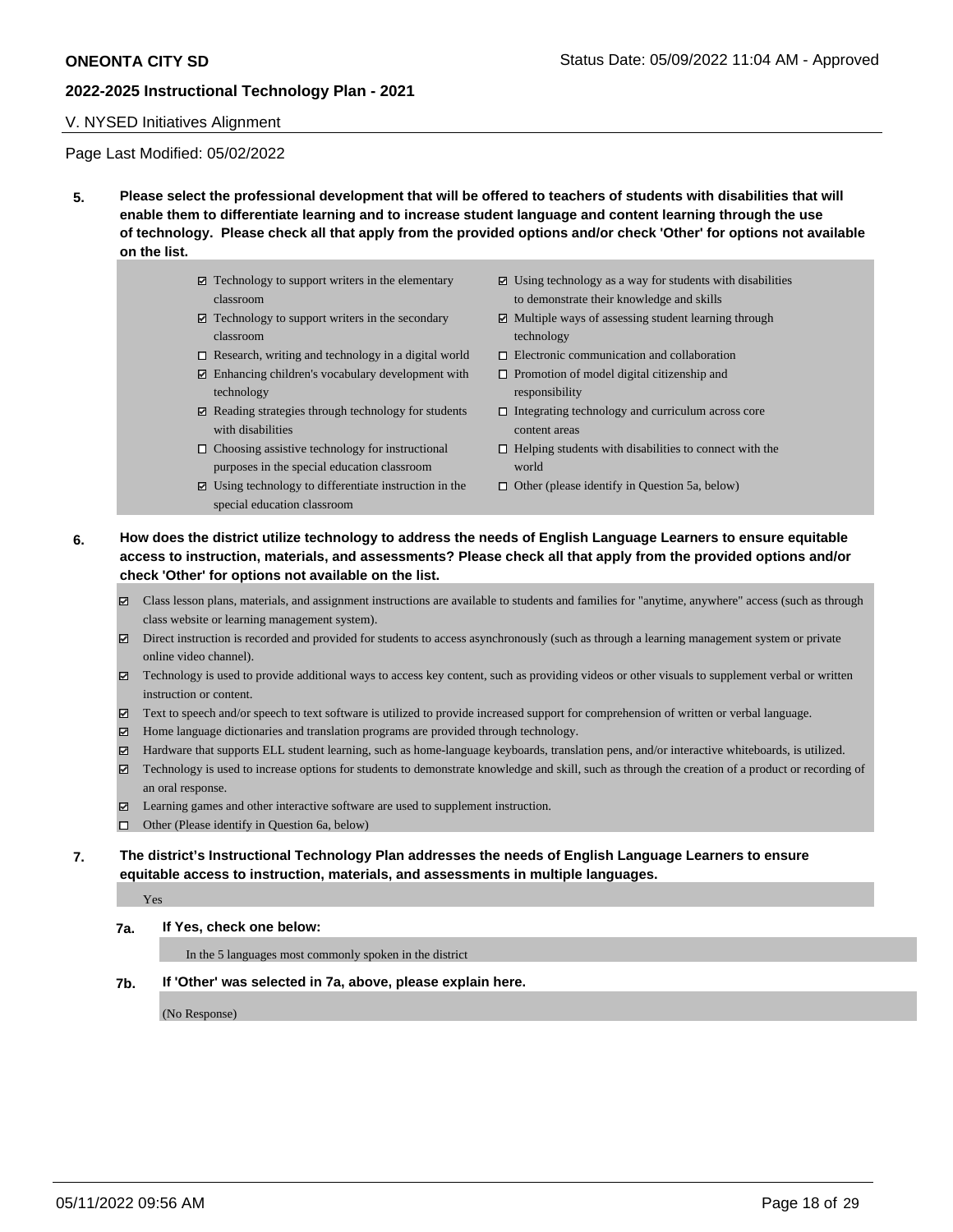### V. NYSED Initiatives Alignment

Page Last Modified: 05/02/2022

- **8. Please select the professional development that will be offered to teachers of English Language Learners that will enable them to differentiate learning and to increase their student language development and content learning with the use of technology. Please check all that apply from the provided options and/or check 'Other' for options not available on the list.** 
	- $\boxtimes$  Technology to support writers in the elementary classroom
	- $\boxtimes$  Technology to support writers in the secondary classroom
	- $\square$  Research, writing and technology in a digital world
	- $\Box$  Writing and technology workshop for teachers
	- Enhancing children's vocabulary development with technology
	- Writer's workshop in the Bilingual classroom
	- $\boxtimes$  Reading strategies for English Language Learners
	- $\Box$  Moving from learning letters to learning to read  $\hfill\Box$  <br> The power of technology to support language acquisition
	- $\boxtimes$  Using technology to differentiate instruction in the language classroom
- $\boxtimes$  Multiple ways of assessing student learning through technology
- $\square$  Electronic communication and collaboration
- $\Box$  Promotion of model digital citizenship and responsibility
- $\Box$  Integrating technology and curriculum across core content areas
- $\Box$  Web authoring tools
- $\Box$  Helping students connect with the world
- $\Xi$  The interactive whiteboard and language learning
- $\square$  Use camera for documentation
- $\Box$  Other (please identify in Question 8a, below)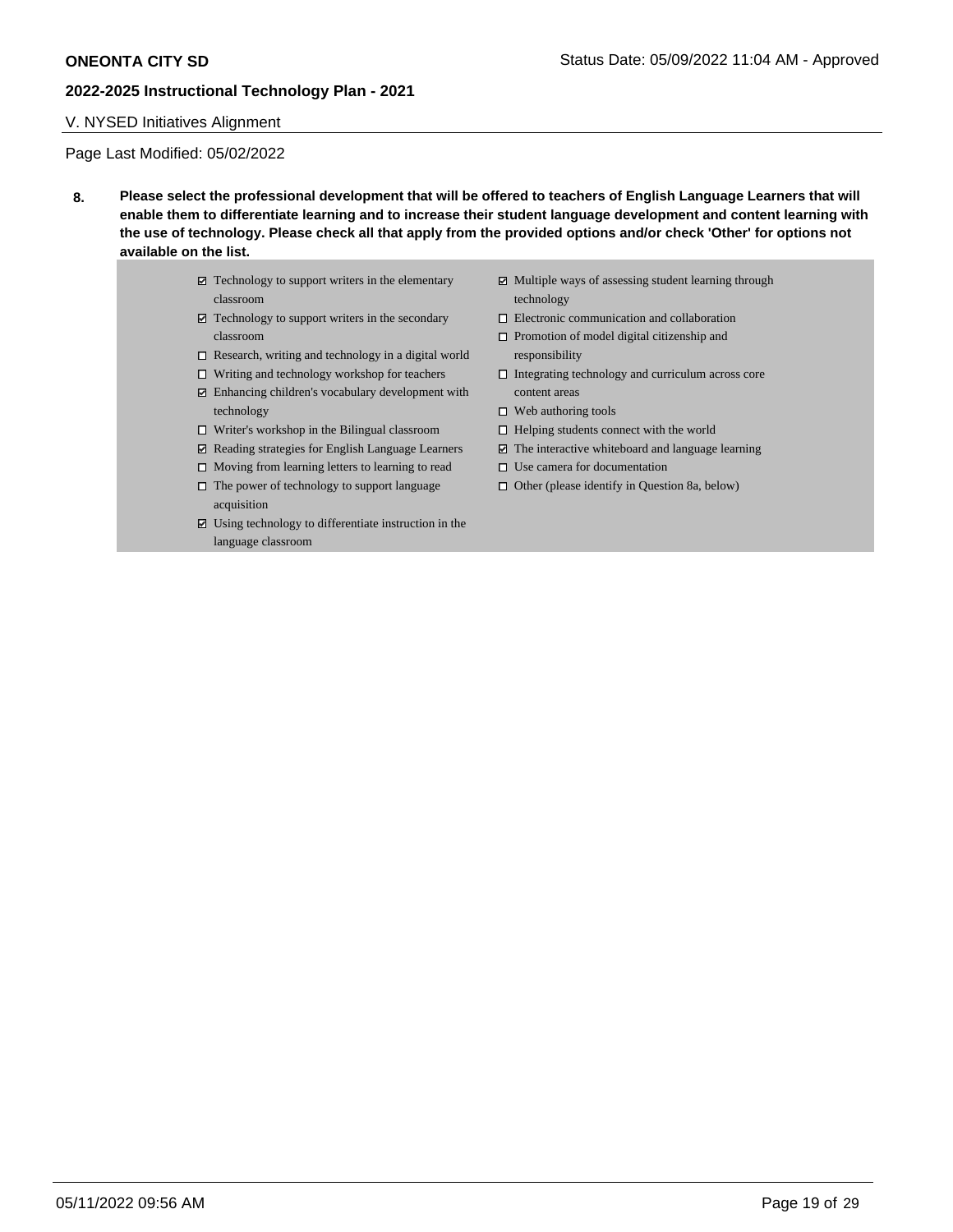### V. NYSED Initiatives Alignment

### Page Last Modified: 05/02/2022

### **9. How does the district utilize technology to address the needs of students experiencing homelessness and/or housing insecurity to ensure equitable access to instruction and learning? Please check all that apply from the provided options and/or check 'Other' for options not available on the list.**

- $\boxtimes$  McKinney-Vento information is prominently located on individual school websites, as well as the district website.  $\Box$  If available, online/enrollment is easily accessible, written in an understandable manner, available in multiple languages and accessible from a phone. □ Offer/phone/enrollment as an alternative to/inperson/enrollment.  $\boxtimes$  Set enrollment forms to automatically provide the McKinney-Vento liaison with contact information for students who indicate possible homelessness and/or housing insecurity Create a survey to obtain information/about students' living situations,/contact information,/access to internet and devices for/all/students in/the/enrollment processes/so the district can/communicate effectively and/evaluate their needs.  $\Box$  Create simple videos in multiple
- languages, and with subtitles, that explain McKinney-Vento rights and services, identify the McKinney-Vento liaison, and clarify enrollment instructions.
- $\Box$  Create mobile enrollment stations by equipping buses with laptops, internet, and staff at peak enrollment periods.
- Provide/students/experiencing homelessness/and/or housing insecurity with tablets or laptops, mobile hotspots, prepaid cell phones, and other devices and connectivity.
- $\Box$  Provide students a way to protect and charge any devices they are provided/with/by the district.
- $□$  Replace devices that are damaged or stolen/as needed.
- Assess readiness-to-use technology/skills/before disseminating devices to students experiencing homelessness and/or housing insecurity.
- $\Box$  Create individualized plans for providing access to technology and internet on a case-by-case basis for any student experiencing homelessness and/or housing insecurity.
- $\boxtimes$  Have/resources/available to/get/families and students stepby-step instructions on how to/setup and/use/their districts Learning Management System or website.
- Class lesson plans, materials, and assignment instructions are available to students and families for
- $\Box$  Direct instruction is recorded and provided for students to access asynchronously (such as through a learning management system, DVD,/ or private online video channel)./
- $\boxtimes$  Technology is used to provide additional ways to access key content, such as providing videos or other visuals to supplement verbal or written instruction or content.
- $\boxtimes$  Conduct regular educational checkins with all students experiencing homelessness and/or housing insecurity and secure any help needed to keep up with course work.
- $\boxtimes$  Adjust assignments/to be completed successfully using/only/the/resources students have available./
- $\Box$  Provide online mentoring programs.
- □ Create in-person and web-based tutoring/programs/spaces/and/or live chats/to assist with assignments and technology/issues.
- $\Box$  Offer a technology/support hotline during flexible hours.
- $\square$  Make sure technology/support is offered in multiple languages.
- $\Box$  Other (Please identify in Question 9a, below)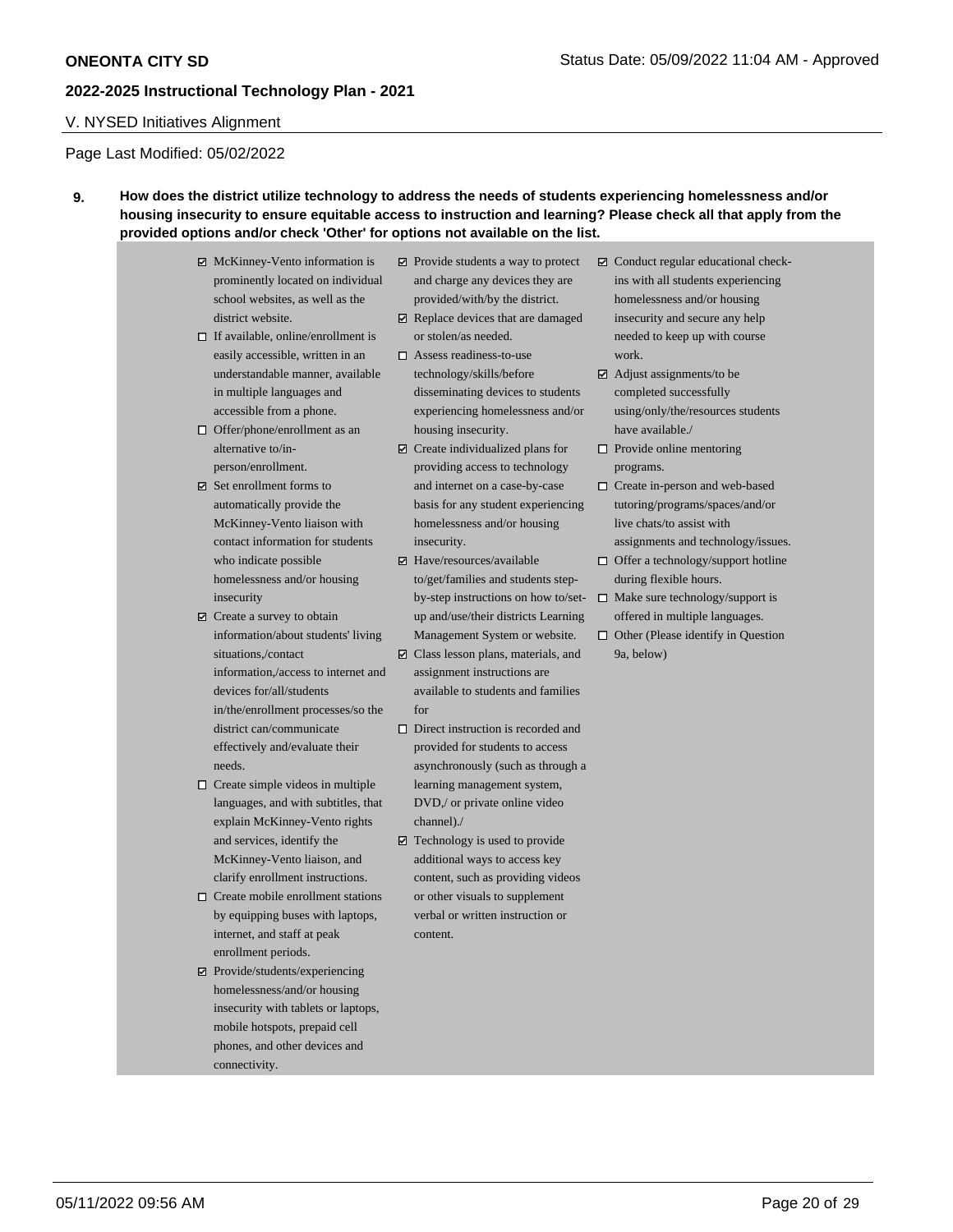#### V. NYSED Initiatives Alignment

#### Page Last Modified: 05/02/2022

- **10. How does the district use instructional technology to facilitate culturally responsive instruction and learning environments? Please check all that apply from the provided options and/or check 'Other' for options not available on the list.**
	- $\boxtimes$  The district uses instructional technology to strengthen relationships and connections with families to assist in building a culturally responsive learning environment to enhance student learning.
	- $\boxtimes$  The district uses instructional technology to facilitate classroom projects that involve the community.
	- The district uses instructional technology to develop and organize coherent and relevant units, lessons, and learning tasks that build upon students' cultural backgrounds and experiences.
	- The district uses instructional technology to assist in varying teaching approaches to accommodate diverse learning styles and language proficiencies.
	- The district uses instructional technology to enable students to communicate and collaborate with students in different schools or districts in New York State, the United States, or with different countries.
	- The district uses instructional technology to facilitate collaborative classroom projects among heterogeneous student groups.
	- $\Box$  Other (please identify in Question 10a, below)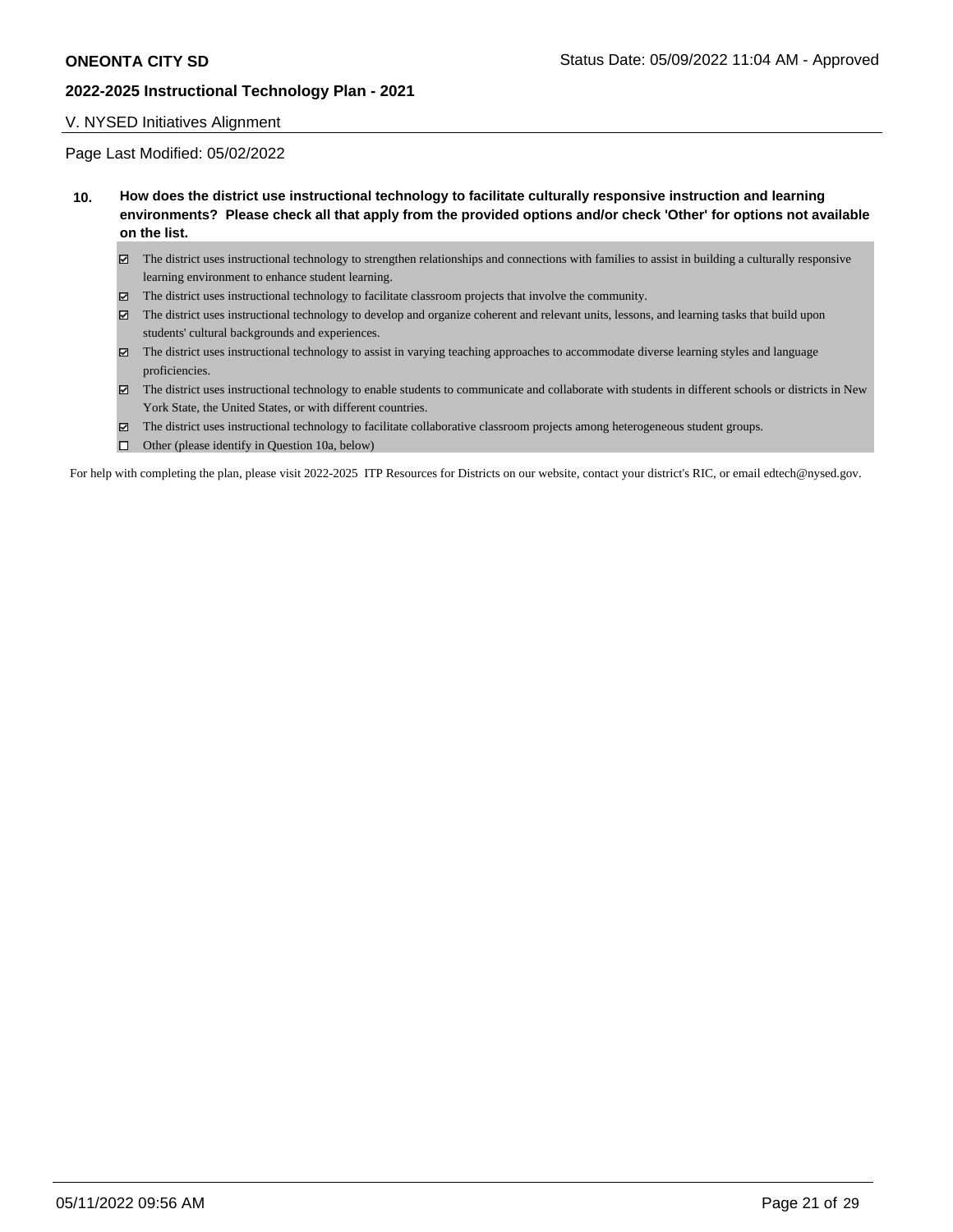### VI. Administrative Management Plan

Page Last Modified: 05/02/2022

### **1. Staff Plan**

**Provide the Full-Time Equivalent (FTE) count, as of plan submission date, of all staff whose primary responsibility is delivering technology integration training and support and/or technical support.**

|                                | <b>Full-time Equivalent (FTE)</b> |
|--------------------------------|-----------------------------------|
| District Technology Leadership | 1.00                              |
| Instructional Support          | 0.00                              |
| Technical Support              | 5.00                              |
| Totals:                        | 6.00                              |

#### **2. Investment Plan**

**Provide a three-year investment plan to support the vision and goals. All costs must be calculated for the entire three year-period, not annualized. For example, if a cost occurs annually, the estimated cost should include the annual cost times three.**

**Provide a three-year investment plan to support the vision in Section II and goals in Section IV.** 

**A chart with drop-down choices is provided in order for NYSED to obtain consistent responses to this question. All cells in the table must be populated. If you have less than four items in your plan, you must choose N/A for columns one, two, four, five and six, and put zero in column three (estimated cost) for each unneeded row.** 

|                | Anticipated Item or<br>Service                     | "Other" Anticipated Estimated Cost<br>Item or Service |         | Is Cost One-time,<br>Annual, or Both? | <b>Potential Funding</b><br>Source                                                                                                                                                                                                                                                                                                                                                                                                                                               | "Other" Funding<br>Source |
|----------------|----------------------------------------------------|-------------------------------------------------------|---------|---------------------------------------|----------------------------------------------------------------------------------------------------------------------------------------------------------------------------------------------------------------------------------------------------------------------------------------------------------------------------------------------------------------------------------------------------------------------------------------------------------------------------------|---------------------------|
| $\mathbf{1}$   | Instructional<br>and<br>Administrative<br>Software | <b>NA</b>                                             | 30,000  | <b>Both</b>                           | <b>BOCES Co-</b><br>$\overline{\mathcal{L}}$<br>Ser purchase<br><b>District</b><br>$\overline{\mathcal{L}}$<br>Operating<br><b>Budget</b><br><b>District Public</b><br>$\Box$<br><b>Bond</b><br>E-Rate<br>$\Box$<br>Grants<br>$\Box$<br>Instructional<br>☑<br><b>Materials Aid</b><br>Instructional<br>$\Box$<br><b>Resources</b><br>Aid<br>Smart<br>$\Box$<br><b>Schools Bond</b><br>Act<br>Other (please<br>$\Box$<br>identify in next<br>column, to the<br>right)<br>N/A<br>□ | $\mathbf{0}$              |
| $\overline{c}$ | Staffing                                           | <b>NA</b>                                             | 180,000 | Annual                                | <b>BOCES Co-</b><br>$\Box$<br>Ser purchase<br><b>District</b><br>$\overline{\mathbf{v}}$<br>Operating<br><b>Budget</b><br><b>District Public</b><br>□                                                                                                                                                                                                                                                                                                                            | $\mathbf 0$               |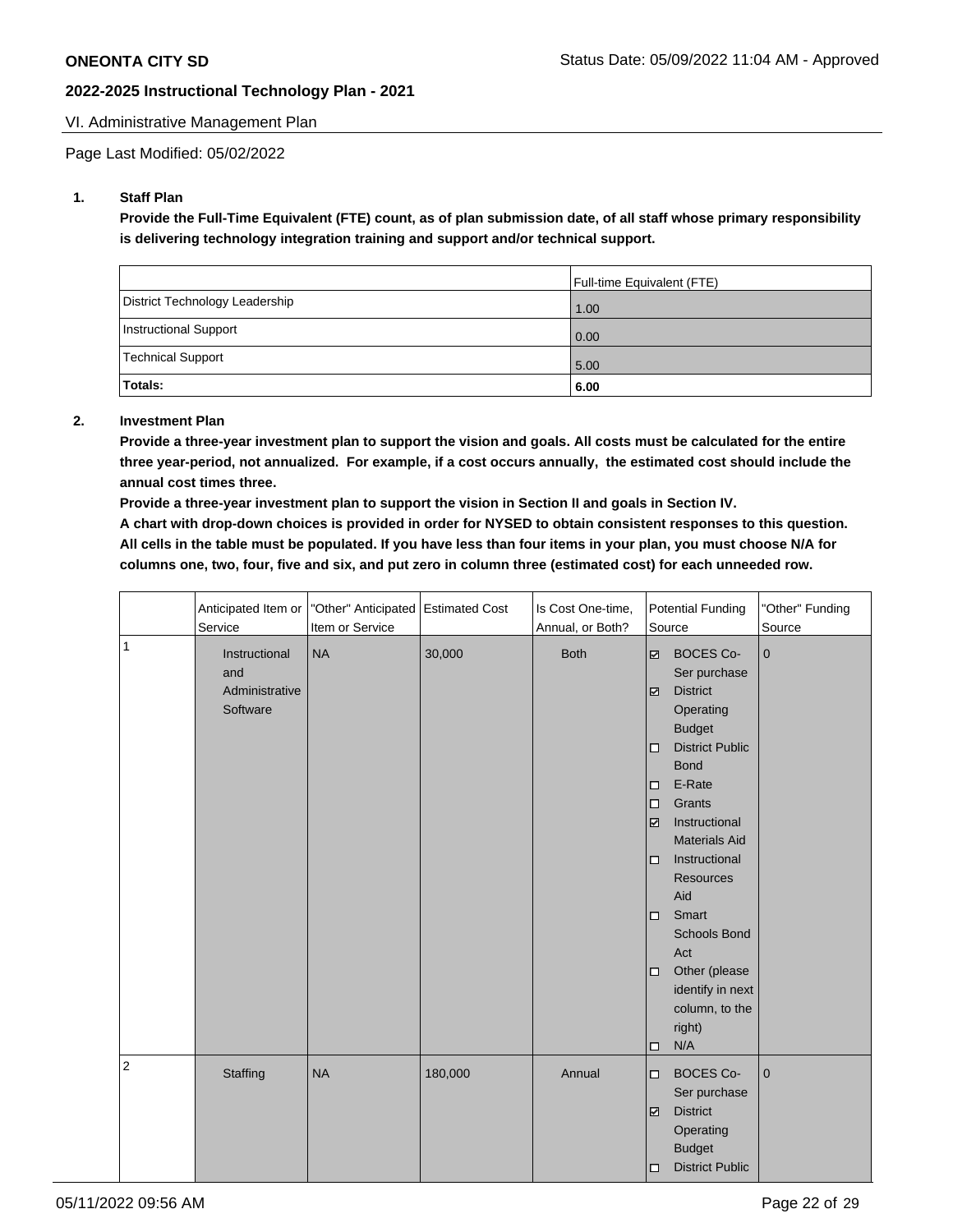# VI. Administrative Management Plan

### Page Last Modified: 05/02/2022

|                           | Anticipated Item or<br>Service | "Other" Anticipated Estimated Cost<br>Item or Service |           | Is Cost One-time,<br>Annual, or Both? | <b>Potential Funding</b><br>Source                                                                                                                                                                                                                                                                                                                                                                                        | "Other" Funding<br>Source |
|---------------------------|--------------------------------|-------------------------------------------------------|-----------|---------------------------------------|---------------------------------------------------------------------------------------------------------------------------------------------------------------------------------------------------------------------------------------------------------------------------------------------------------------------------------------------------------------------------------------------------------------------------|---------------------------|
|                           |                                |                                                       |           |                                       | <b>Bond</b><br>E-Rate<br>□<br>Grants<br>□<br>Instructional<br>□<br><b>Materials Aid</b><br>Instructional<br>□<br>Resources<br>Aid<br>Smart<br>□<br>Schools Bond<br>Act<br>Other (please<br>□<br>identify in next<br>column, to the<br>right)<br>N/A<br>□                                                                                                                                                                  |                           |
| $\ensuremath{\mathsf{3}}$ | N/A                            | <b>NA</b>                                             | $\pmb{0}$ | N/A                                   | <b>BOCES Co-</b><br>□<br>Ser purchase<br><b>District</b><br>□<br>Operating<br><b>Budget</b><br><b>District Public</b><br>□<br><b>Bond</b><br>E-Rate<br>□<br>Grants<br>$\Box$<br>Instructional<br>□<br><b>Materials Aid</b><br>Instructional<br>□<br>Resources<br>Aid<br>Smart<br>□<br>Schools Bond<br>Act<br>Other (please<br>□<br>identify in next<br>column, to the<br>right)<br>N/A<br>$\overline{\underline{\smile}}$ | $\pmb{0}$                 |
| $\overline{4}$            | N/A                            | <b>NA</b>                                             | $\pmb{0}$ | N/A                                   | <b>BOCES Co-</b><br>$\Box$<br>Ser purchase<br><b>District</b><br>$\Box$<br>Operating<br><b>Budget</b><br><b>District Public</b><br>$\Box$<br><b>Bond</b><br>E-Rate<br>□<br>Grants<br>$\Box$<br>Instructional<br>$\Box$<br><b>Materials Aid</b>                                                                                                                                                                            | $\mathbf 0$               |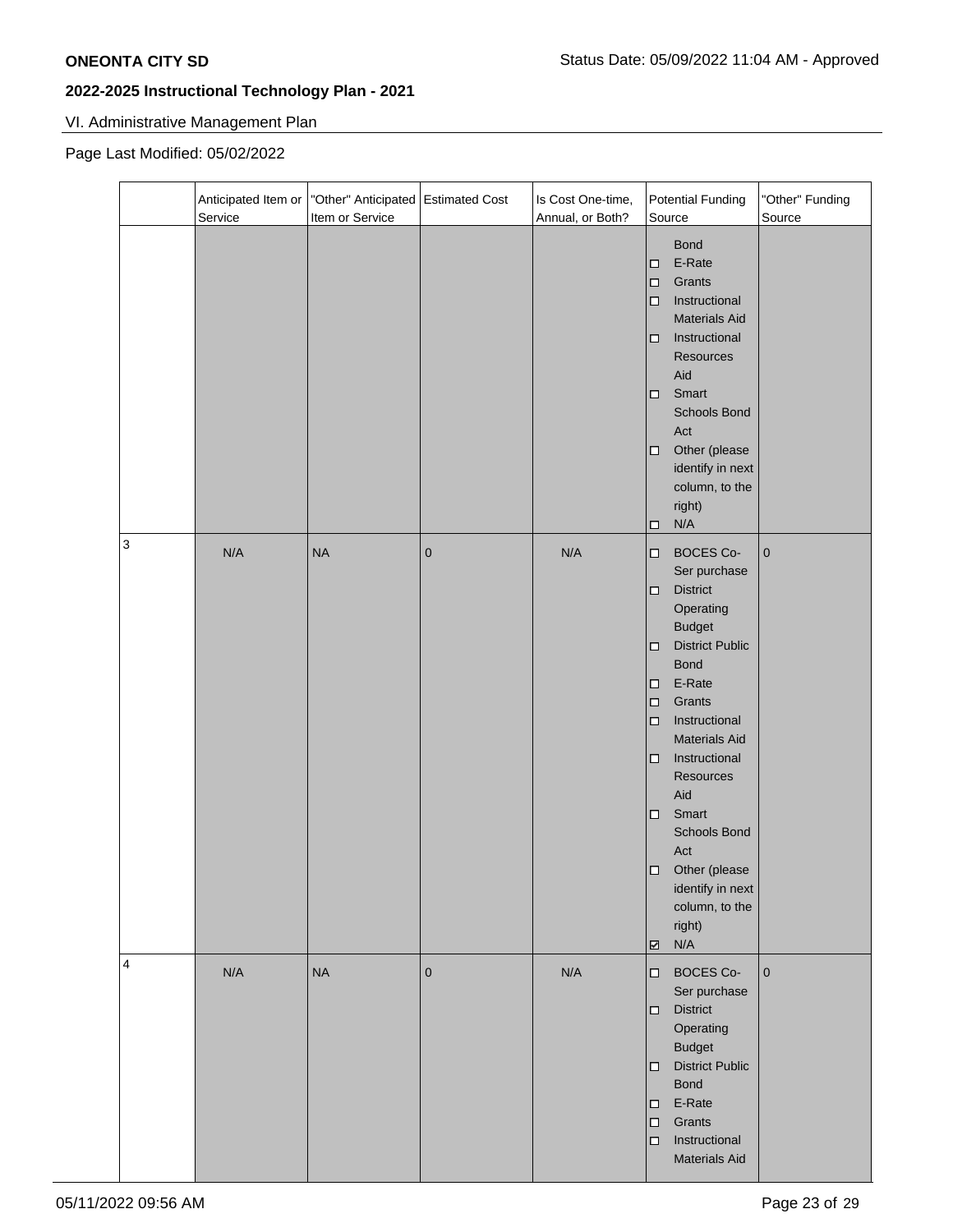### VI. Administrative Management Plan

Page Last Modified: 05/02/2022

|         | Service | Anticipated Item or   "Other" Anticipated   Estimated Cost<br>Item or Service |         | Is Cost One-time,<br>Annual, or Both? | Potential Funding<br>Source                                                                                                                                                           | "Other" Funding<br>Source |
|---------|---------|-------------------------------------------------------------------------------|---------|---------------------------------------|---------------------------------------------------------------------------------------------------------------------------------------------------------------------------------------|---------------------------|
|         |         |                                                                               |         |                                       | Instructional<br>$\Box$<br><b>Resources</b><br>Aid<br>Smart<br>□<br><b>Schools Bond</b><br>Act<br>Other (please<br>$\Box$<br>identify in next<br>column, to the<br>right)<br>N/A<br>☑ |                           |
| Totals: |         |                                                                               | 210,000 |                                       |                                                                                                                                                                                       |                           |

**3. Has the school district provided for the loan of instructional computer hardware to students legally attending nonpublic schools pursuant to Education Law, section 754?** 

Not Applicable

**4. Districts are required to post either the responses to this survey or a more comprehensive technology plan that includes all of the elements in this survey. Please provide the URL here. The URL must link to a public website where the survey or plan can be easily accessed by the community.**

https://www.oneontacsd.org/TechnologyPlan.aspx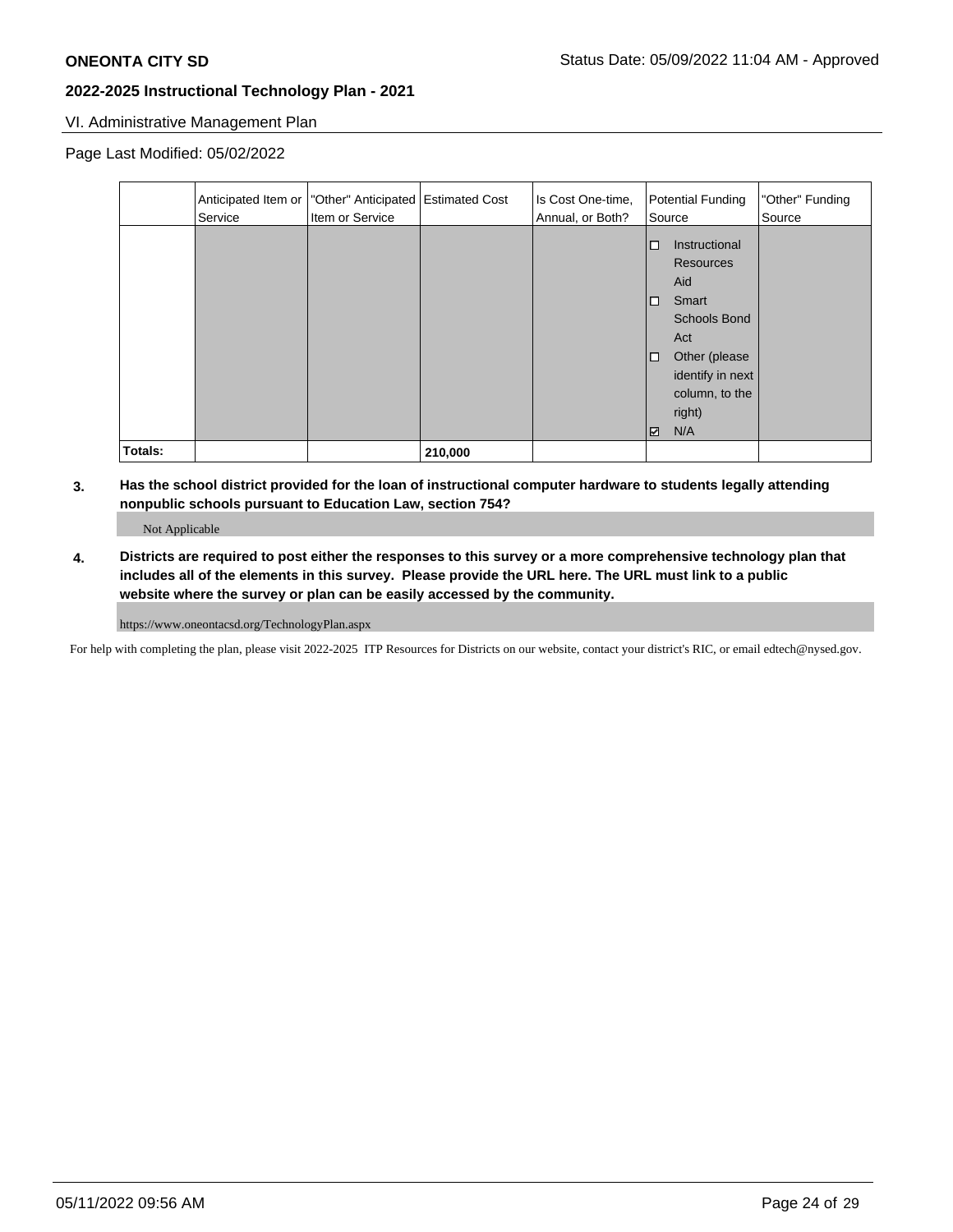### VII. Sharing Innovative Educational Technology Programs

Page Last Modified: 05/02/2022

### **1. Please choose one or more topics that reflect an innovative/educational technology program that has been implemented for at least two years at a building or district level. Use 'Other' to share a topic that is not on the list.**

- □ 1:1 Device Program Active Learning
- Spaces/Makerspaces
- □ Blended and/or Flipped Classrooms
- Culturally Responsive Instruction  $\Box$  Infrastructure with Technology
- $\Box$  Data Privacy and Security
- $\hfill\Box$  Digital Equity Initiatives
- □ Digital Fluency Standards
- Engaging School Community through Technology
- English Language Learner
- $\Box$  Instruction and Learning with Technology
	-
- □ OER and Digital Content
- $\Box$  Online Learning
- □ Personalized Learning
- □ Policy, Planning, and Leadership
- Professional Development / Professional Learning
- □ Special Education Instruction and Learning with Technology
- □ Technology Support
- □ Other Topic A
- □ Other Topic B
- □ Other Topic C
- 

### **2. Provide the name, title, and e-mail of the person to be contacted in order to obtain more information about the innovative program(s) at your district.**

|                                | Name of Contact Person | Title                   | <b>Email Address</b>     |                  | Innovative Programs                                              |  |
|--------------------------------|------------------------|-------------------------|--------------------------|------------------|------------------------------------------------------------------|--|
| Please complete all<br>columns | <b>Bonnie Nobiling</b> | Director of IT Services | bnobiling@oneontacsd.org | $\Box$<br>$\Box$ | 1:1 Device<br>Program<br><b>Active Learning</b><br>Spaces/Makers |  |
|                                |                        |                         |                          | □                | paces<br>Blended and/or<br>Flipped<br>Classrooms                 |  |
|                                |                        |                         |                          | $\Box$           | Culturally<br>Responsive<br>Instruction with<br>Technology       |  |
|                                |                        |                         |                          | $\Box$           | Data Privacy<br>and Security                                     |  |
|                                |                        |                         |                          | $\Box$           | <b>Digital Equity</b><br>Initiatives                             |  |
|                                |                        |                         |                          | $\Box$           | <b>Digital Fluency</b><br><b>Standards</b>                       |  |
|                                |                        |                         |                          | $\Box$           | Engaging<br>School<br>Community<br>through<br>Technology         |  |
|                                |                        |                         |                          | o                | English<br>Language<br>Learner                                   |  |
|                                |                        |                         |                          | □                | Instruction and<br>Learning with<br>Technology                   |  |
|                                |                        |                         |                          | $\Box$<br>$\Box$ | Infrastructure<br>OER and Digital<br>Content                     |  |
|                                |                        |                         |                          | □<br>$\Box$      | <b>Online Learning</b><br>Personalized                           |  |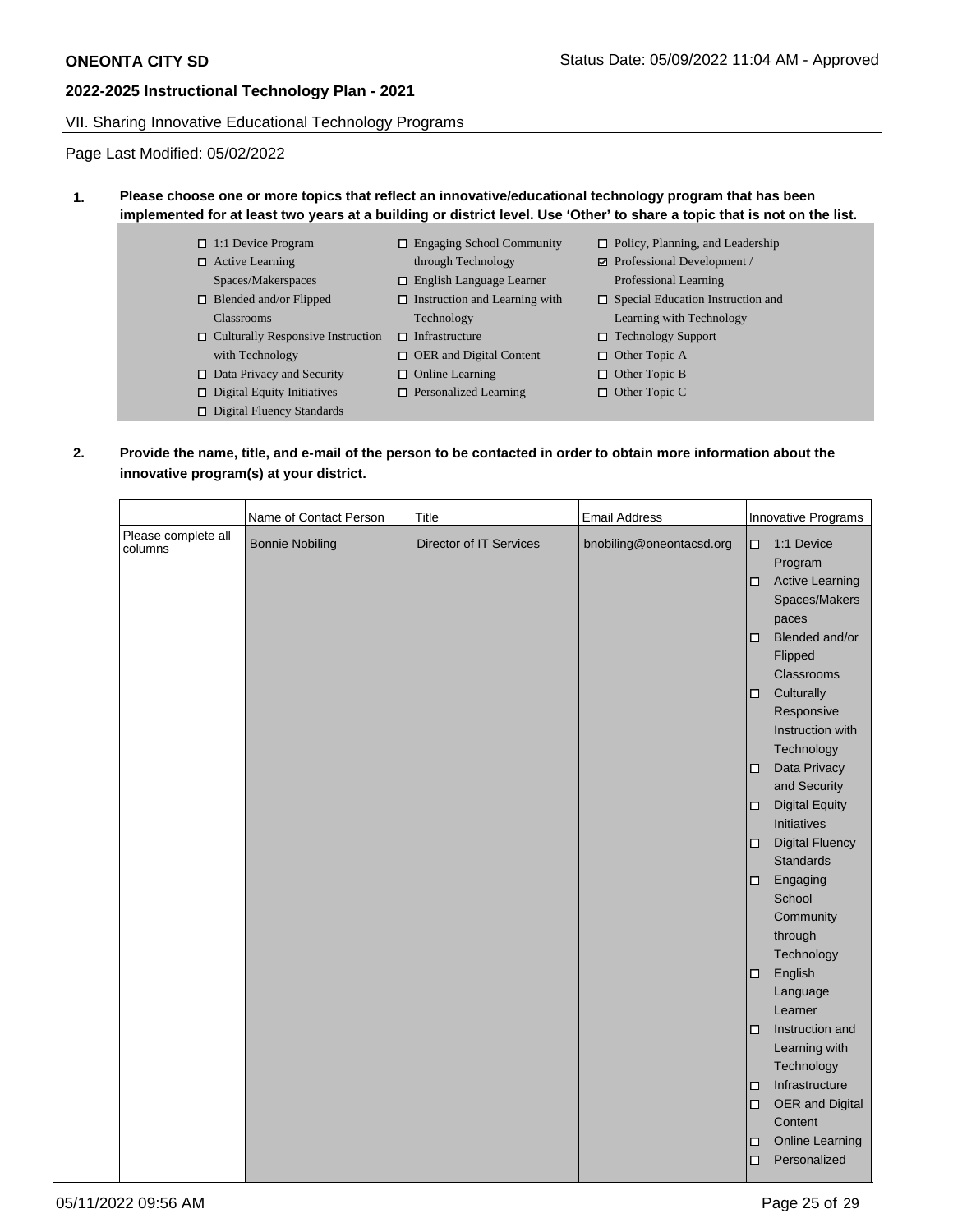VII. Sharing Innovative Educational Technology Programs

Page Last Modified: 05/02/2022

| Name of Contact Person | Title | <b>Email Address</b> | Innovative Programs                                                                                        |
|------------------------|-------|----------------------|------------------------------------------------------------------------------------------------------------|
|                        |       |                      | Learning<br>Policy, Planning,<br>□<br>and Leadership<br>Professional<br>☑<br>Development /<br>Professional |
|                        |       |                      | Learning<br>Special<br>□<br>Education<br>Instruction and<br>Learning with                                  |
|                        |       |                      | Technology<br>Technology<br>$\Box$<br>Support<br>Other Topic A<br>$\Box$                                   |
|                        |       |                      | Other Topic B<br>$\Box$<br>Other Topic C<br>$\Box$                                                         |

**3. If you want to list multiple contact points for the innovative programs above, please provide the names, titles, and e-mail addresses of the people to be contacted to obtain more information about the innovative program(s) at your district.**

|                                | Name of Contact Person | <b>Title</b>  | <b>Email Address</b> |        | Innovative Programs                                      |
|--------------------------------|------------------------|---------------|----------------------|--------|----------------------------------------------------------|
| Please complete all<br>columns | <b>NA</b>              | (No Response) | (No Response)        | □<br>□ | 1:1 Device<br>Program<br><b>Active Learning</b>          |
|                                |                        |               |                      |        | Spaces/Makers<br>paces                                   |
|                                |                        |               |                      | $\Box$ | Blended and/or<br>Flipped                                |
|                                |                        |               |                      | $\Box$ | Classrooms<br>Culturally<br>Responsive                   |
|                                |                        |               |                      |        | Instruction with<br>Technology                           |
|                                |                        |               |                      | □      | Data Privacy<br>and Security                             |
|                                |                        |               |                      | □      | <b>Digital Equity</b><br>Initiatives                     |
|                                |                        |               |                      | ◻      | <b>Digital Fluency</b><br><b>Standards</b>               |
|                                |                        |               |                      | $\Box$ | Engaging<br>School<br>Community<br>through<br>Technology |
|                                |                        |               |                      | $\Box$ | English<br>Language<br>Learner                           |
|                                |                        |               |                      | □      | Instruction and                                          |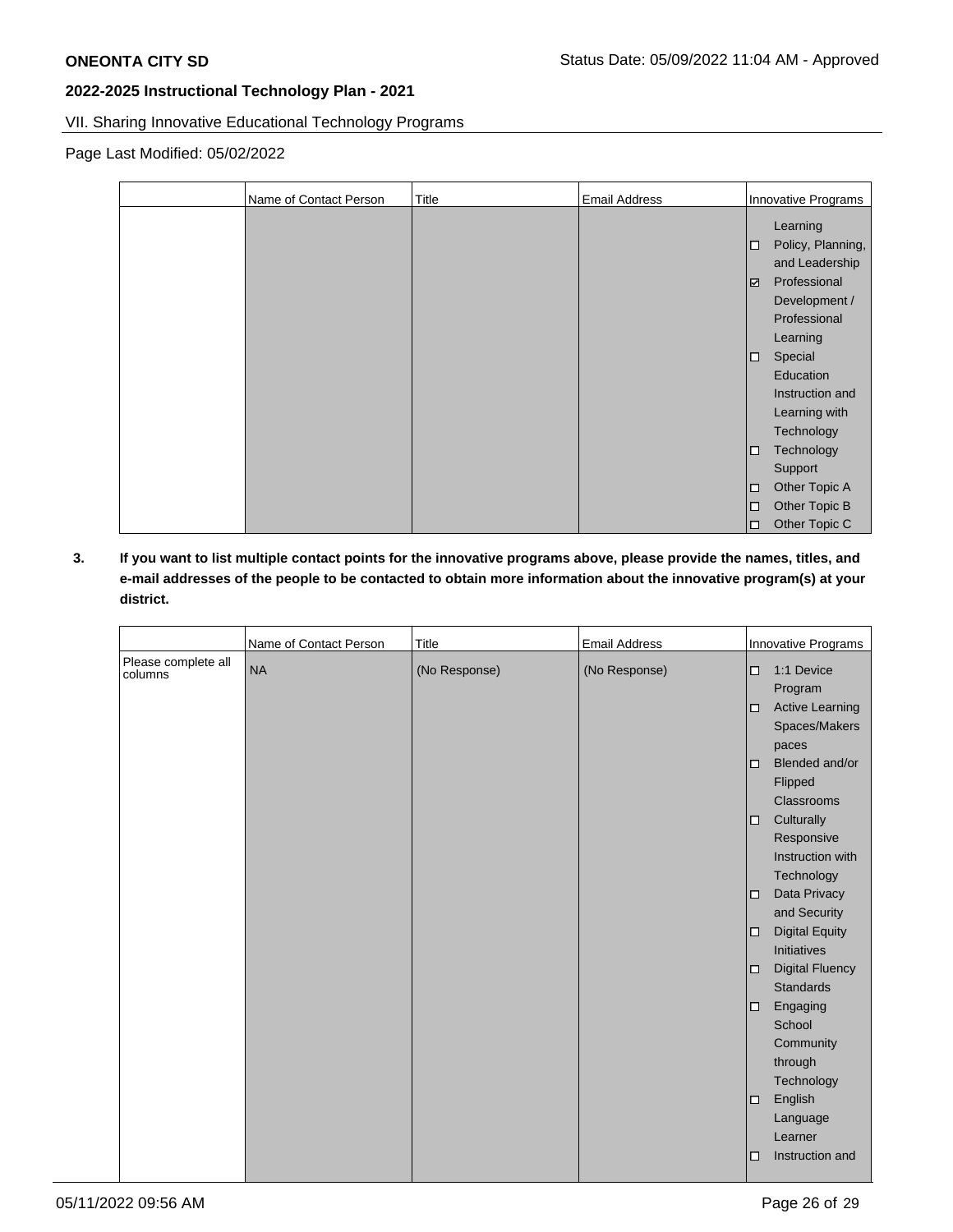# VII. Sharing Innovative Educational Technology Programs

Page Last Modified: 05/02/2022

|                                | Name of Contact Person | Title         | <b>Email Address</b> | Innovative Programs                                                                                                                                                                                                                                                                                                                                                                                                                                                                                                    |
|--------------------------------|------------------------|---------------|----------------------|------------------------------------------------------------------------------------------------------------------------------------------------------------------------------------------------------------------------------------------------------------------------------------------------------------------------------------------------------------------------------------------------------------------------------------------------------------------------------------------------------------------------|
|                                |                        |               |                      | Learning with<br>Technology<br>Infrastructure<br>$\Box$<br>OER and Digital<br>$\Box$<br>Content<br><b>Online Learning</b><br>$\Box$<br>Personalized<br>$\Box$<br>Learning<br>Policy, Planning,<br>$\Box$<br>and Leadership<br>Professional<br>$\Box$<br>Development /<br>Professional<br>Learning<br>Special<br>$\Box$<br>Education<br>Instruction and<br>Learning with<br>Technology<br>Technology<br>$\Box$<br>Support<br>Other Topic A<br>□<br>Other Topic B<br>$\Box$<br>Other Topic C<br>□                        |
| Please complete all<br>columns | (No Response)          | (No Response) | (No Response)        | 1:1 Device<br>$\Box$<br>Program<br><b>Active Learning</b><br>$\Box$<br>Spaces/Makers<br>paces<br>Blended and/or<br>$\Box$<br>Flipped<br>Classrooms<br>Culturally<br>$\Box$<br>Responsive<br>Instruction with<br>Technology<br>Data Privacy<br>$\Box$<br>and Security<br><b>Digital Equity</b><br>$\Box$<br>Initiatives<br><b>Digital Fluency</b><br>$\Box$<br>Standards<br>Engaging<br>$\Box$<br>School<br>Community<br>through<br>Technology<br>English<br>$\Box$<br>Language<br>Learner<br>Instruction and<br>$\Box$ |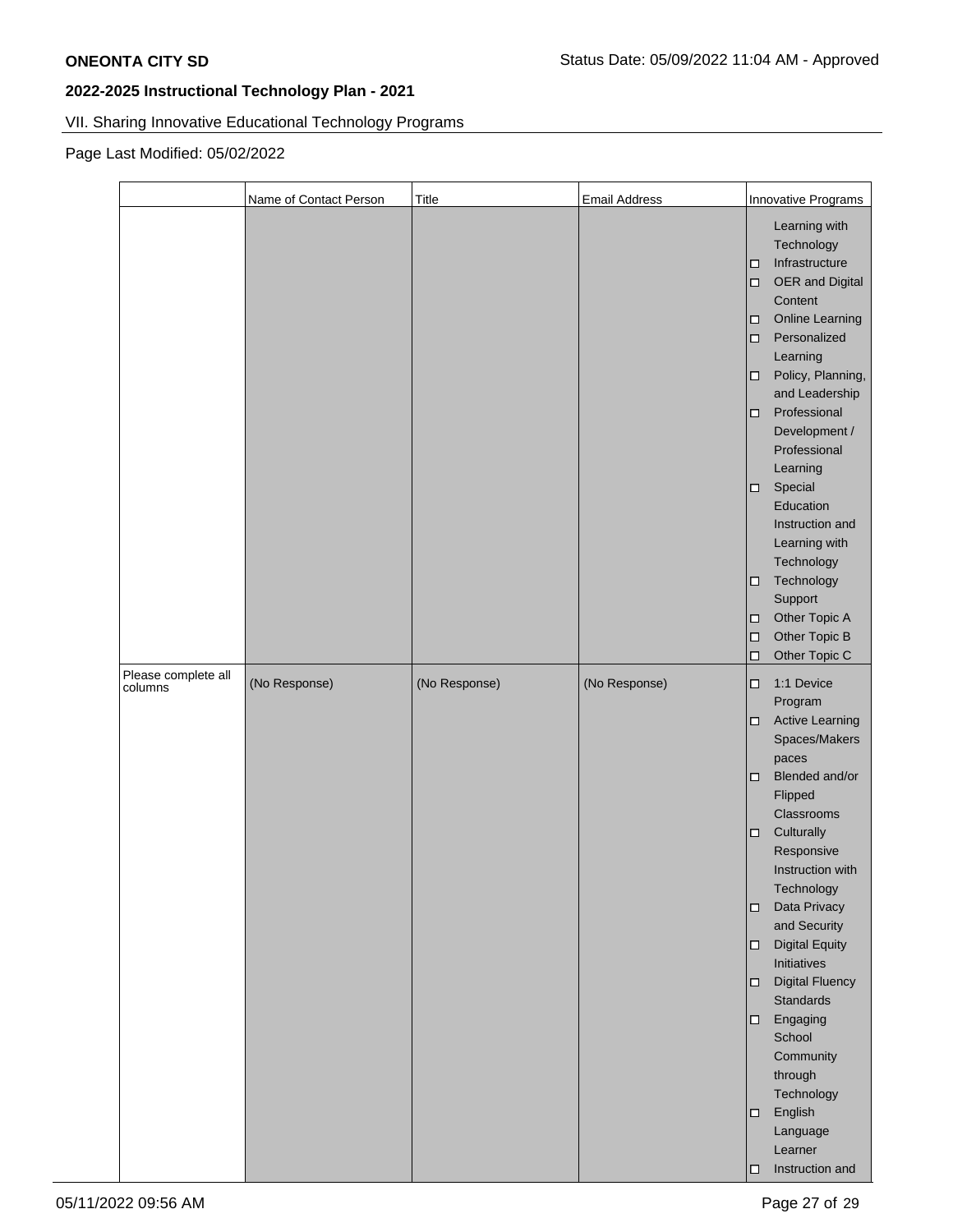# VII. Sharing Innovative Educational Technology Programs

Page Last Modified: 05/02/2022

|                                | Name of Contact Person | Title         | <b>Email Address</b> | Innovative Programs                                                                                                                                                                                                                                                                                                                                                                                                                                                                                                    |
|--------------------------------|------------------------|---------------|----------------------|------------------------------------------------------------------------------------------------------------------------------------------------------------------------------------------------------------------------------------------------------------------------------------------------------------------------------------------------------------------------------------------------------------------------------------------------------------------------------------------------------------------------|
|                                |                        |               |                      | Learning with<br>Technology<br>Infrastructure<br>$\Box$<br>OER and Digital<br>$\Box$<br>Content<br><b>Online Learning</b><br>$\Box$<br>Personalized<br>$\Box$<br>Learning<br>Policy, Planning,<br>$\Box$<br>and Leadership<br>Professional<br>$\Box$<br>Development /<br>Professional<br>Learning<br>Special<br>$\Box$<br>Education<br>Instruction and<br>Learning with<br>Technology<br>Technology<br>$\Box$<br>Support<br>Other Topic A<br>□<br>Other Topic B<br>$\Box$<br>Other Topic C<br>□                        |
| Please complete all<br>columns | (No Response)          | (No Response) | (No Response)        | 1:1 Device<br>$\Box$<br>Program<br><b>Active Learning</b><br>$\Box$<br>Spaces/Makers<br>paces<br>Blended and/or<br>$\Box$<br>Flipped<br>Classrooms<br>Culturally<br>$\Box$<br>Responsive<br>Instruction with<br>Technology<br>Data Privacy<br>$\Box$<br>and Security<br><b>Digital Equity</b><br>$\Box$<br>Initiatives<br><b>Digital Fluency</b><br>$\Box$<br>Standards<br>Engaging<br>$\Box$<br>School<br>Community<br>through<br>Technology<br>English<br>$\Box$<br>Language<br>Learner<br>Instruction and<br>$\Box$ |